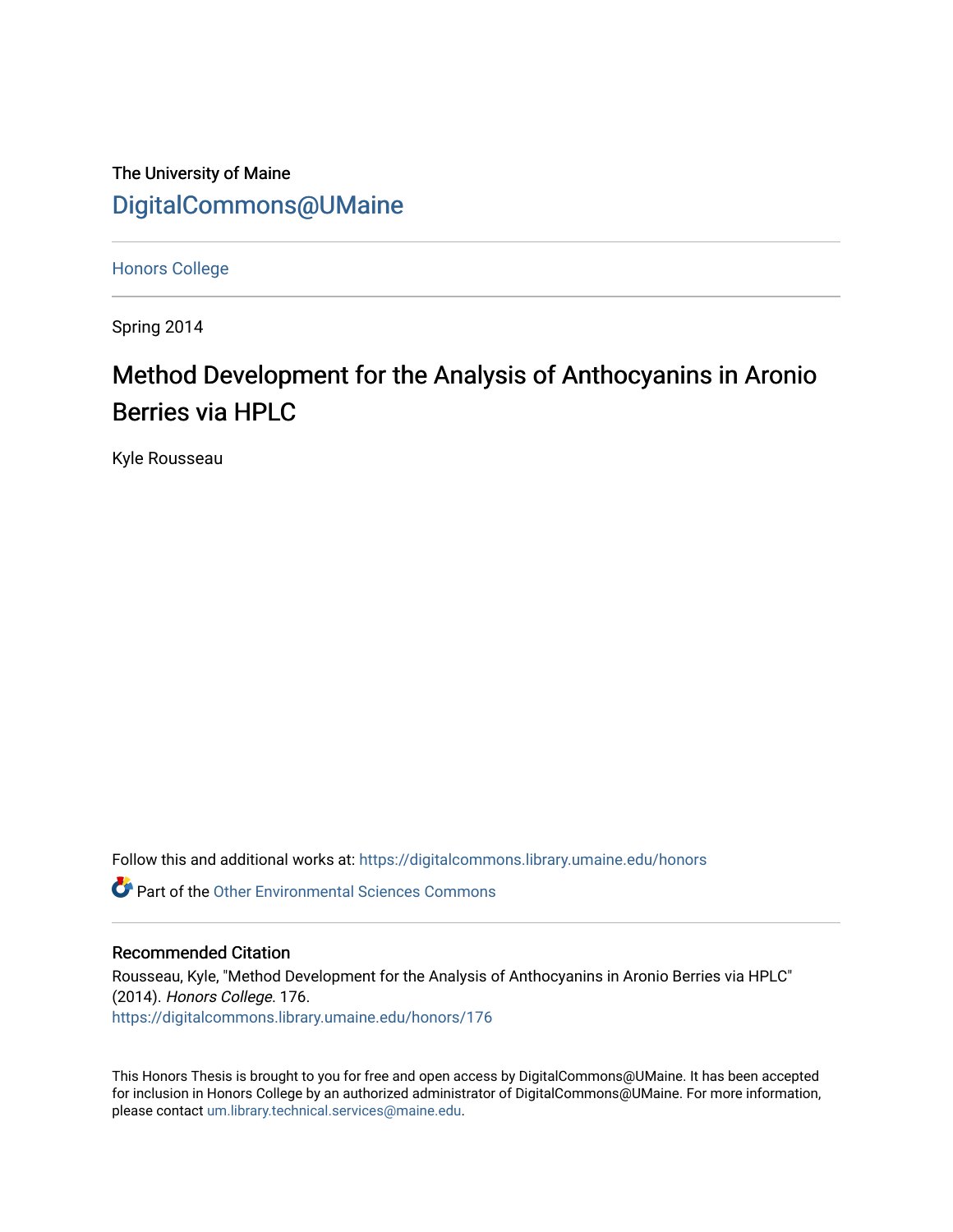# METHOD DEVELOPMENT FOR THE ANALYSIS OF ANTHOCYANINS IN

# ARONIA BERRIES VIA HPLC

by

Kyle M. Rousseau

A Thesis Submitted in Partial Fulfillment of the Requirements for a Degree with Honors (Biochemistry)

> The Honors College University of Maine May 2014

Advisory Committee:

Angela D. Myracle, Assistant Professor of Food Science and Human Nutrition Jason C. Bolton, Assistant Extension Professor and Food Safety Specialist David Gross, Adjunct Associate Professor in Honors Robert E. Gundersen, Associate Professor of Molecular & Biomedical Sciences Alan M. Rosenwasser, Associate Professor of Psychology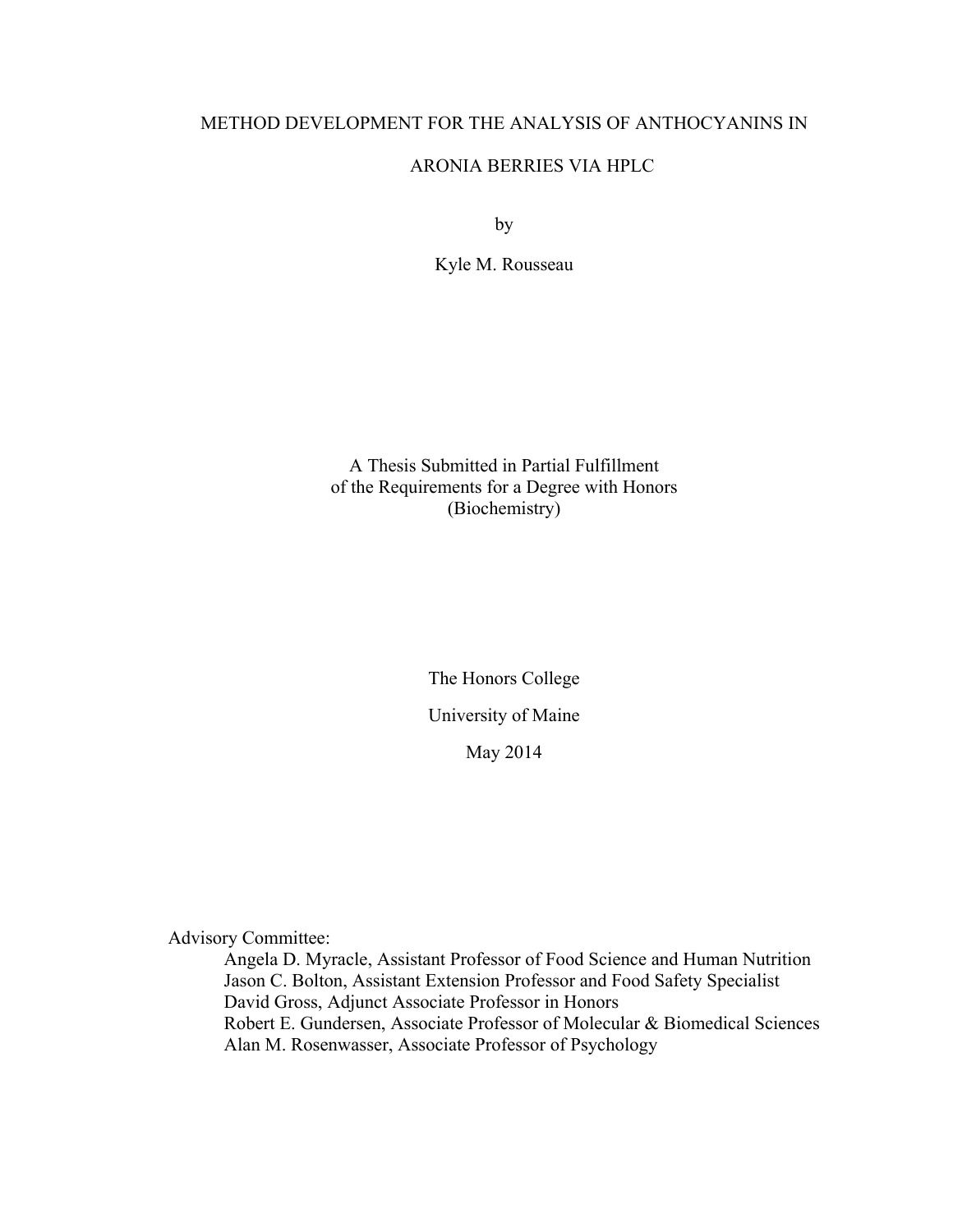#### **Abstract**

Aronia is a deciduous shrub native to the northeastern United States, with many varieties of berry colors. They are colloquially known as chokeberries and they are typically utilized to make wine, jam, juice, tea and extracts. These berries are known to contain many polyphenols, and this research examined a subclass called anthocyanins. Anthocyanins are pigment molecules common to all higher plants which change color from red to purple to blue depending on pH. It is believed that these pigments are used to attract animals to the fruit for seed dispersal and they are known to protect cells from light damage by absorbing UV rays. Anthocyanins are also antioxidants and have analgesic, neuroprotective and anti-inflammatory effects. There is little data published on the relative concentrations of anthocyanins found in these berries. The aim of this research was to establish a working procedure to identify and quantify anthocyanins found in Aronia using high performance liquid chromatography (HPLC) via modified methods in the peer reviewed literature. The compounds were extracted using methanol acidified with citric acid. These samples were then compared to four analytical standards, which were cyanidin-3-glucoside, cyanidin-3-galactoside, cyanidin-3-xyloside and pelargondin-3-glucoside. A multi-step gradient was utilized with the eluents A: acetonitrile and B: 0.1% trifluouroacetic acid and detected compounds at a wavelength of 520 nm. The data produced from this research will be useful for identifying and quantifying anthocyanins in berries and value added product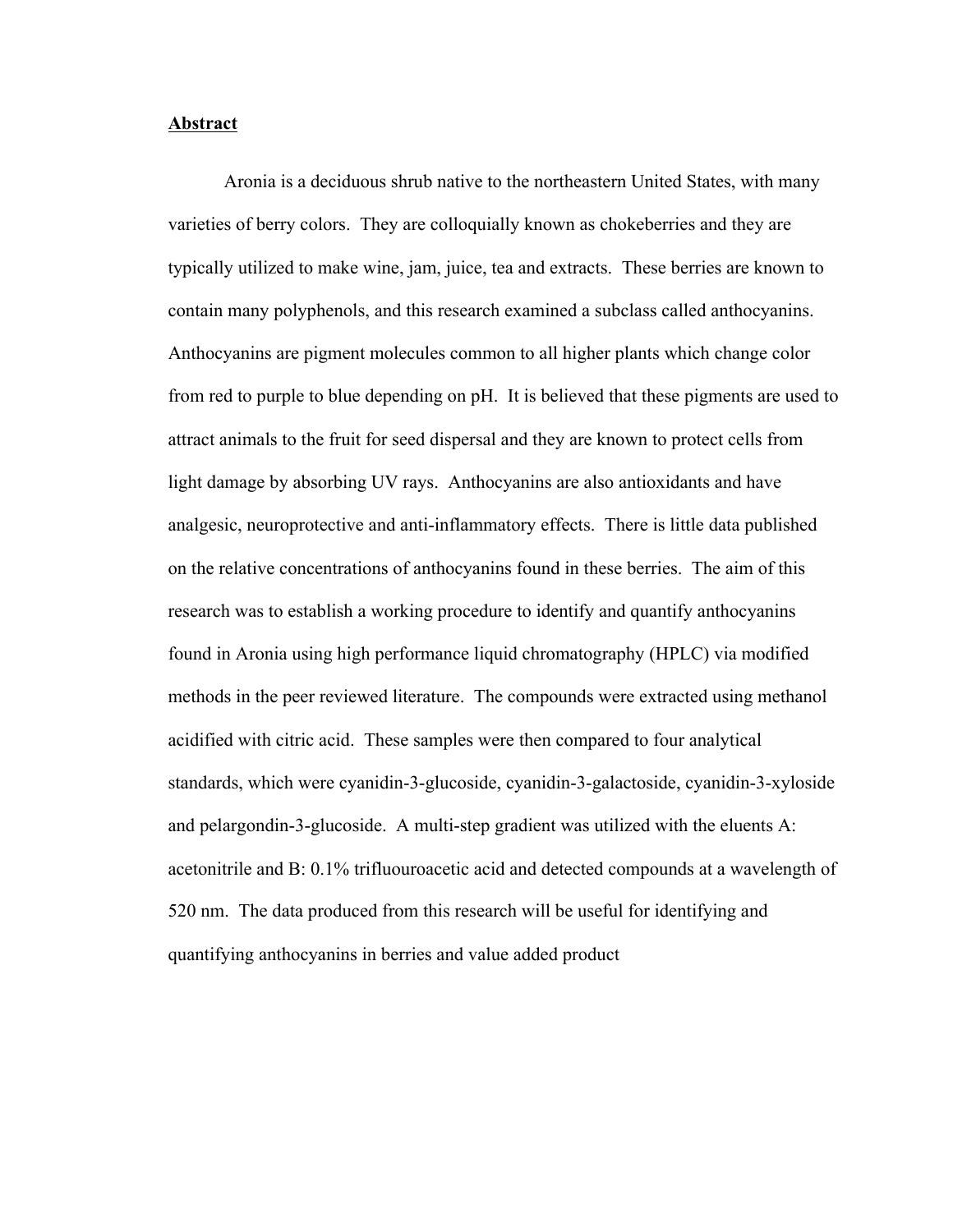# **Contents**

| 27 |
|----|
| 27 |
| 29 |
| 31 |
|    |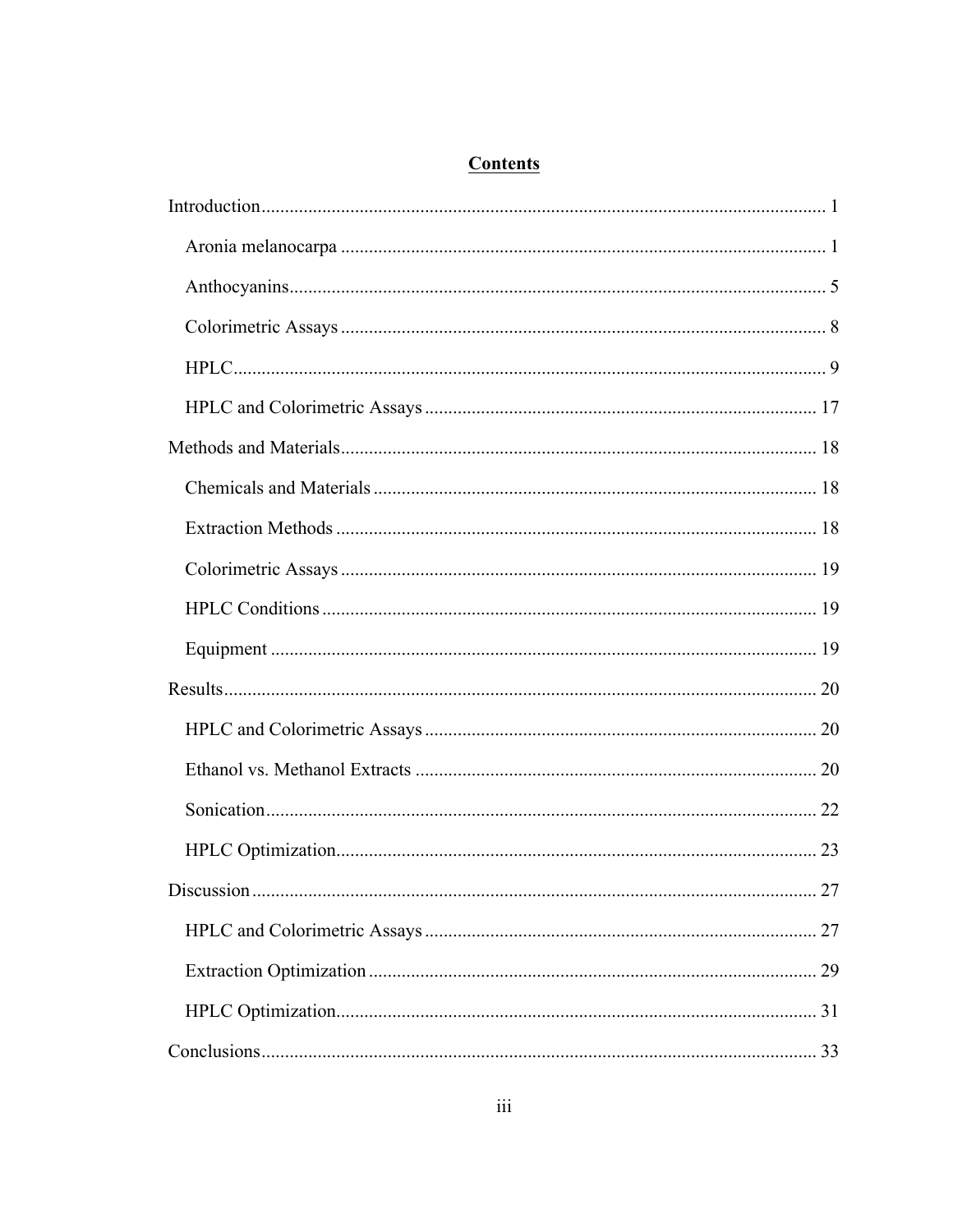| Bibliography  |  |
|---------------|--|
|               |  |
| Author's Bio. |  |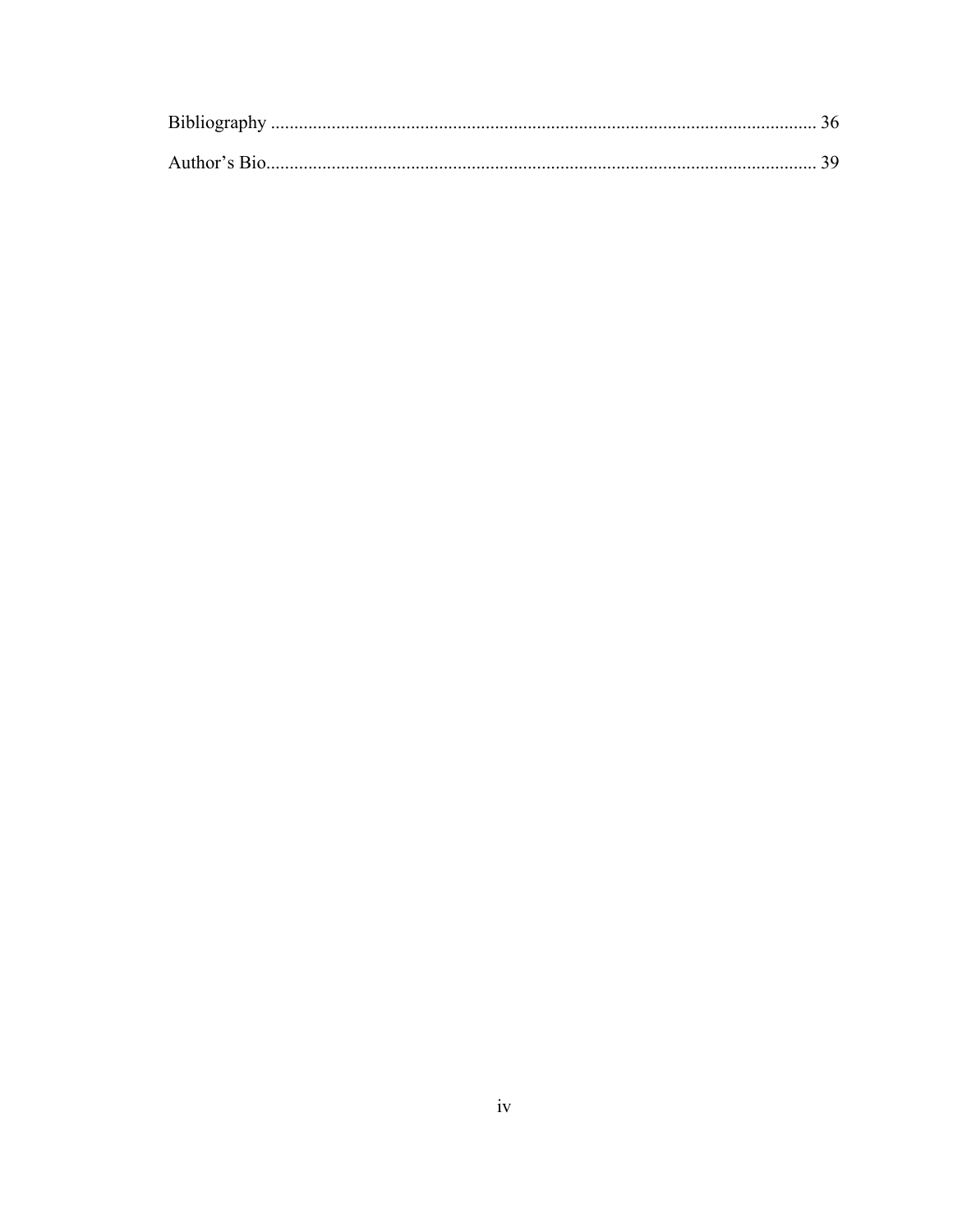| <b>List of Figures</b> |  |
|------------------------|--|
|                        |  |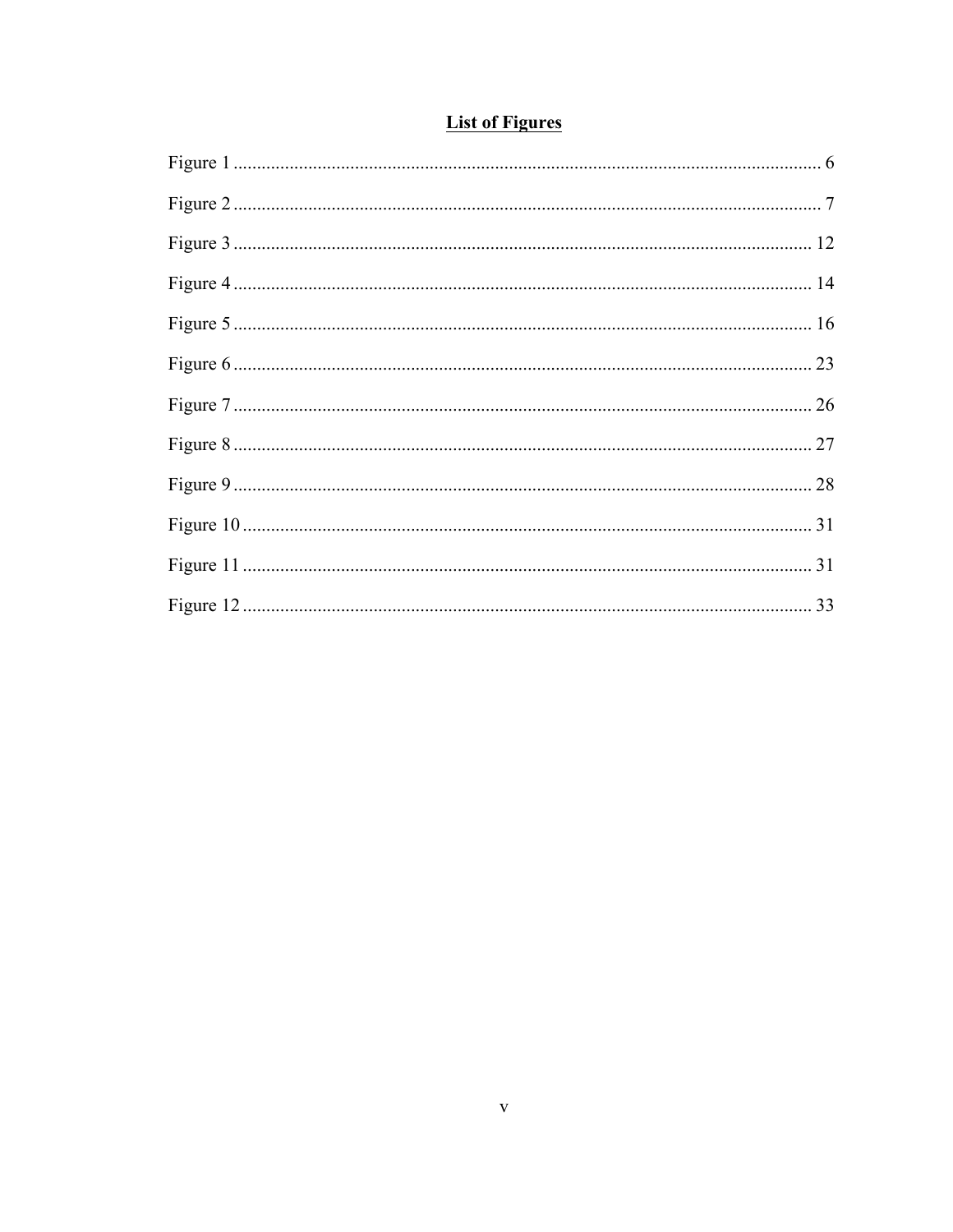#### **Introduction**

#### **Aronia melanocarpa**

Aronia is a genus of deciduous shrubs that belong to the Rosaceae family [1]. They are native to northeastern North America and now grow throughout Europe [2]. Wild shrubs are usually found growing in wet woods or swamps. They are often used as ornamental plants or for commercial production of berries [1,2]. Aronia is hardy up to USDA zone 4, which means it can survive temperatures as low as -40 °F [3]. Commonly called chokeberries, there are multiple species of Aronia. Red Aronia is known as *Aronia arbutifolia*, purple Aronia is known as *Aronia prunifolia* and black Aronia is known as *Aronia melanocarpa* [3]. These distinctions are mostly made by the color of the shrubs fruits, but have variations in fruit size (black Aronia being the largest), time of harvest, foliage and growth patterns [3]. The berries are known to contain many polyphenolic compounds, especially anthocyanins, have a moderate sugar level and a pH between 3.3 and 3.7 [3]. They have an astringent flavor due to the high amount of tannins present and are tart due to their acidic nature [3].

They are often consumed for their health benefits which can be attributed to their high phenolic content; higher than many other berries including blueberries, raspberries and blackberries [4]. In the past, Native Americans have used them as both a food source and as a cold medicine, though their health benefits have been shown to include much more than a simple cold remedy [1].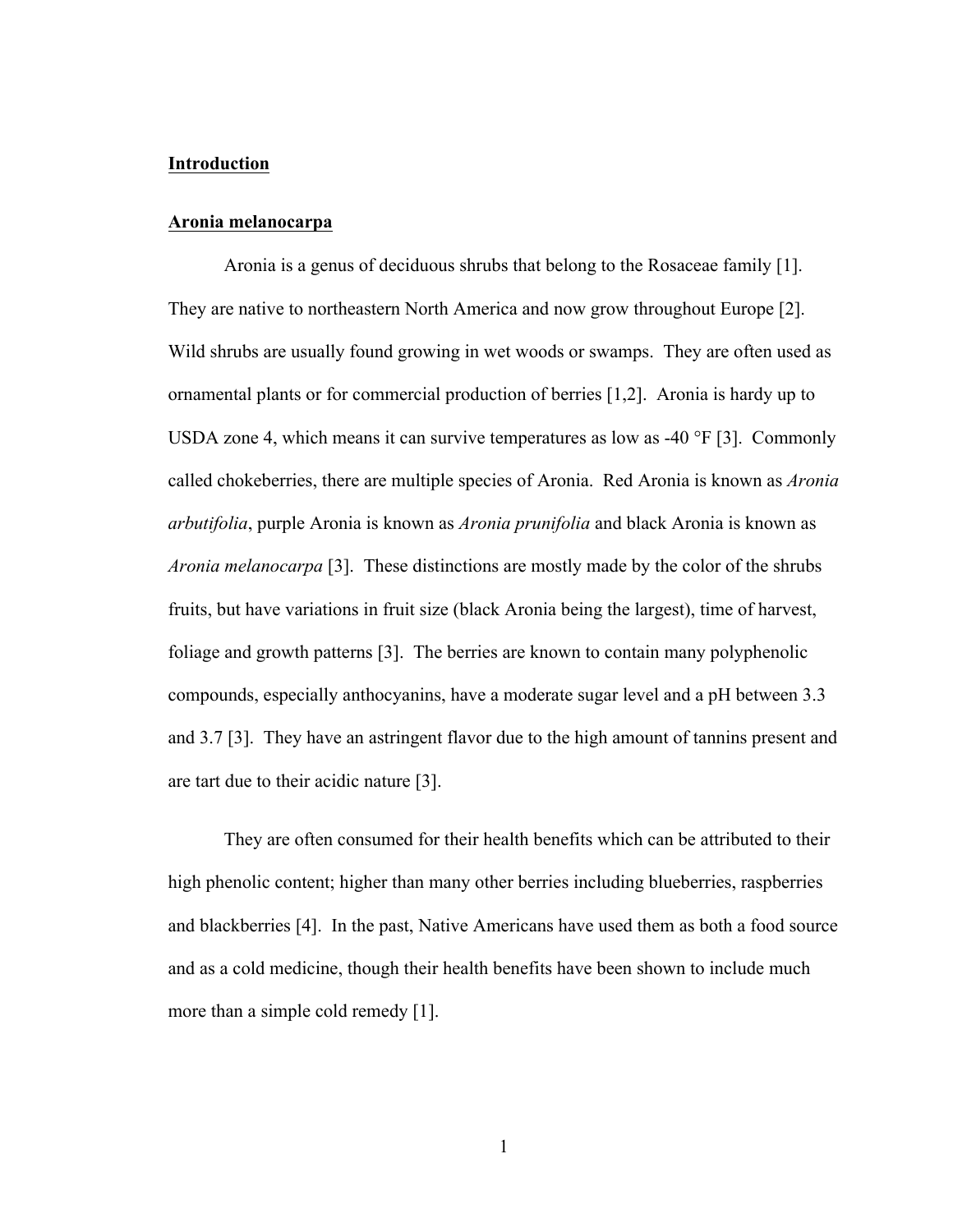Aronia has been found to have anti-tumoral effects on undifferentiated cancer stem cells in the form of a juice [5]. Sharif et al. found that *Aronia melanocarpa* juice (AMJ) had chemopreventive effects on mouse P19 embryonal carcinoma (EC) cells versus normal NIH/3T3 fibroblasts [5]. AMJ selectively inhibited cell proliferation and lowered viability in p19 EC cells in a concentration dependent manner, whereas no effects were found in NIH/3T3 fibroblasts [5]. The p19 EC cells were found to arrest their cell development in the S phase and, therefore, prevented them from entering  $G_2$ phase where cell division would occur [5]. This also caused a significant, concentration dependent increase in apoptosis in p19 EC cells that were exposed to AMJ [5].

Some molecular targets related to the cell cycle and apoptosis were also examined. The expression of the tumor suppressor protein p53 (induces cell cycle arrest and apoptosis) and a functional homolog, p73, were found to be undetectable in control cells, but had significant increases in expression after exposure to AMJ [5]. An increased expression in cleaved caspases-3, an important marker and executor of apoptosis, was found in parallel with p53 and p73 expression [5]. The expression of cyclin B1 was found to decrease at higher concentrations of AMJ and was likely a main contributor in the arrest of the cell cycle because of its role in transitioning between phases [5]. There was also a decrease in expression found in the epigenetic regulator UHRF1 (Ubiquitinlike, containing PHD and RING Finger Domains, 1) which is linked to cancer cell proliferation and survival capacity [5]. The results show that AMJ selectively affects p19 EC cells through regulation of proteins that play important roles in the cell cycle and apoptosis.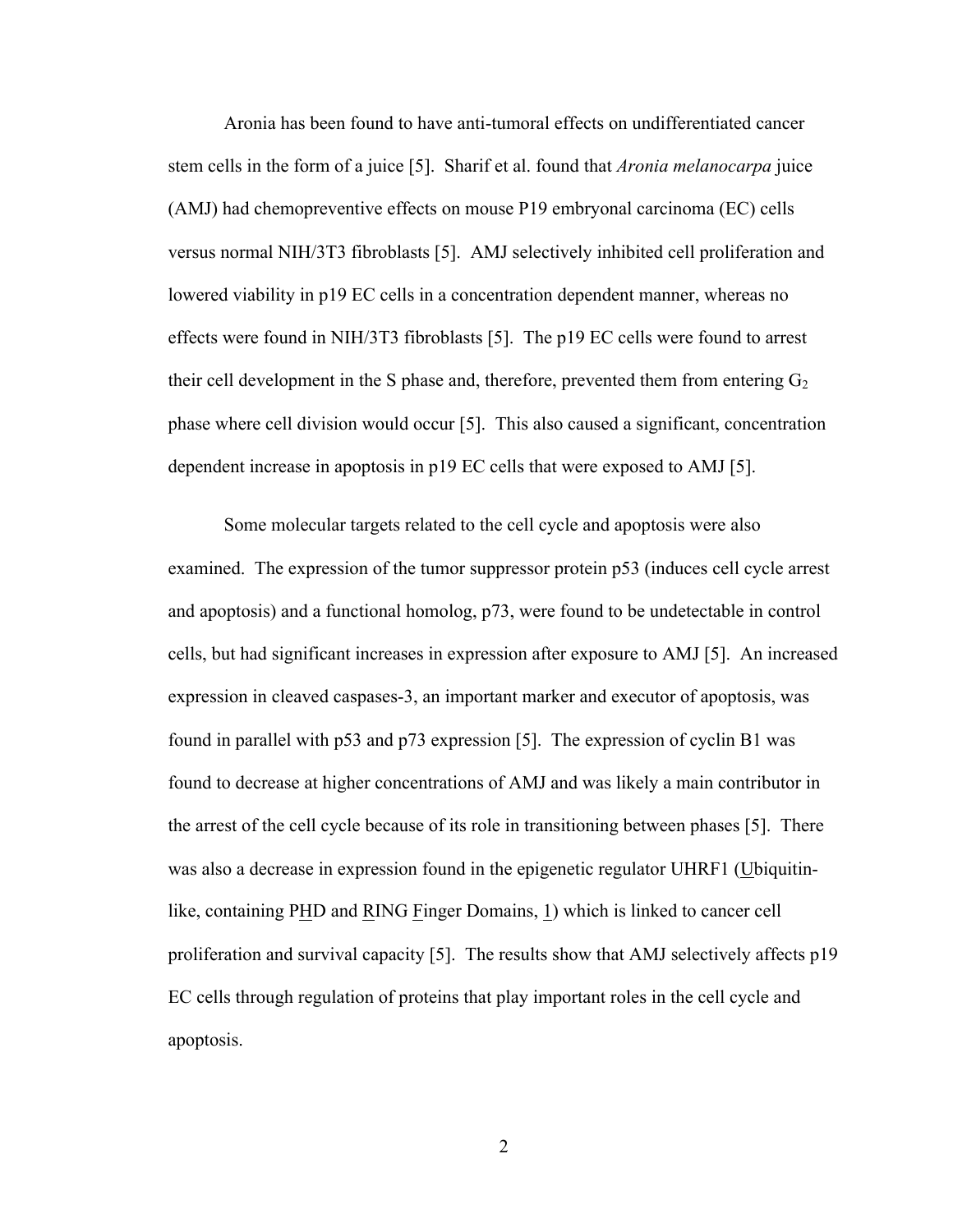Aronia has been shown to reduce risks of cardiovascular disease (CVD) through various mechanisms. Kim et al. found that Aronia extract decreased expression of genes for cholesterol synthesis, uptake and efflux in a dose-dependent manner in humans [6]. These genes included sterol regulatory element-binding protein 2, scavenger receptor class B Type 1, and ATP-binding cassette transporter A1 (ABCA1) [6]. Aronia extract showed decreased expression of genes involved in lipid metabolism and lipoprotein assembly, which include fatty acid synthase and acyl-CoA oxidase 1 [6]. There was a significant increase in levels of LDL receptors and cellular LDL uptake, meaning that cholesterol was taken into the cell, degraded and used in processes like membrane synthesis, steroid production or bile production [6]. The overall effect showed a lowered plasma cholesterol level due to increased cellular uptake and decreased chylomicron formation [6].

Park et al. found that Aronia has anti-viral activity due to its high polyphenol content [7]. A virucidal assay was used to test Aronia's anti-influenza efficacy against 5 different strains of seasonal and oseltamivir-resistant influenza virus [7]. The seasonal strains examined were H1/K09, H3/PE16, B/BR60 and the oseltamivir-resistant strains examined were H1/K2785 and HPAI rH5/IS06 [7]. Aronia was tested at concentrations ranging from 0.0625 mg to 0.5 mg and showed anti-viral activity at all concentrations. At low concentrations (0.0625 mg), Aronia was able to inhibit almost 70% of viral plaques from the H1 and H3 virus as well as the oseltamivir-resistant strain H1/K2785 [7]. Aronia exhibited a concentration dependent increase in efficacy, with greater than 60% efficacy against all tested viruses at concentrations of 0.125 mg [7]. These findings demonstrate Aronia's antiviral activity against a wide variety of influenza strains. With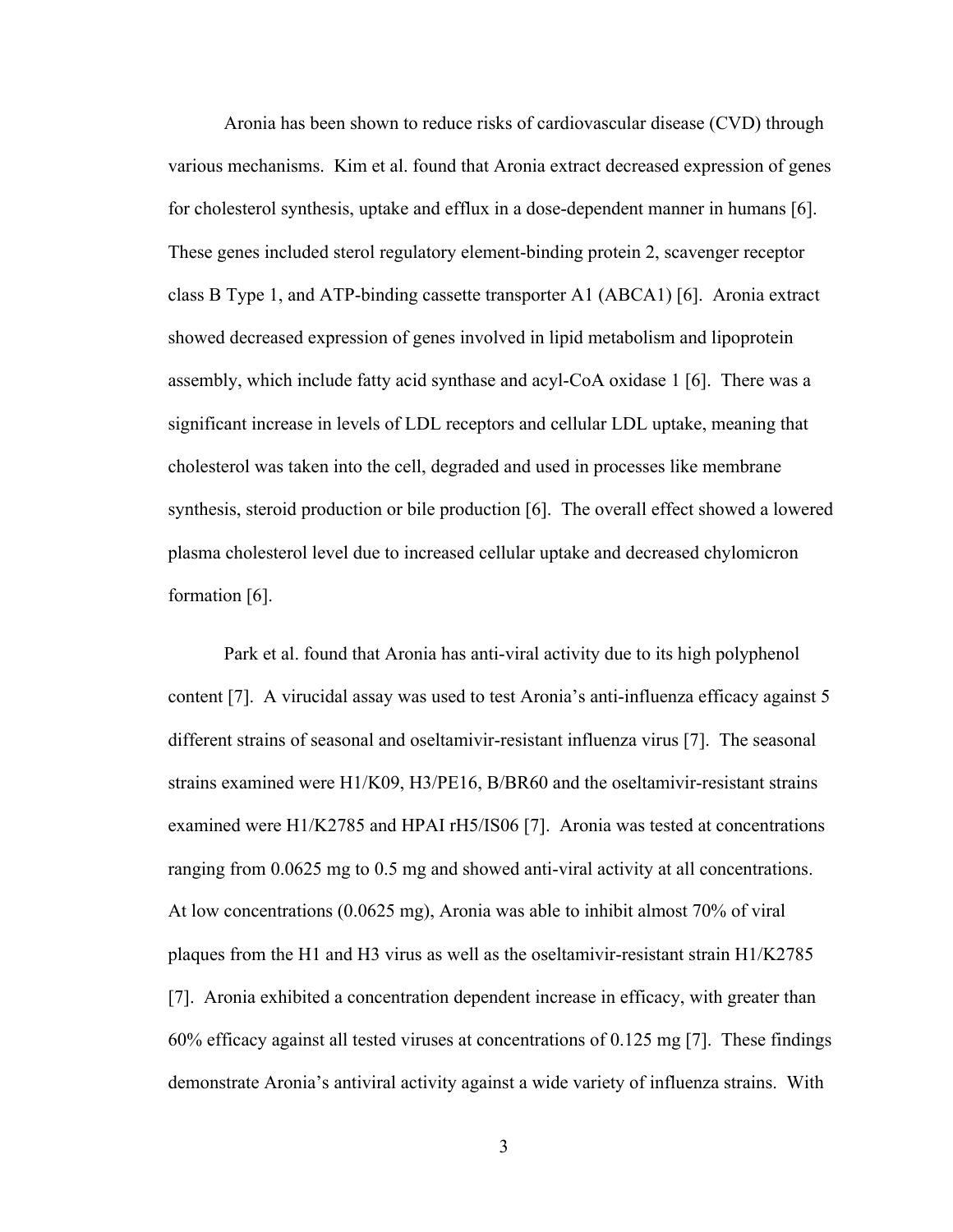many beneficial health effects and their high polyphenolic content, Aronia is an attractive fruit to study for health benefits and commercial production.

Aronia is underutilized in the United States, but is popular in Eastern Europe and Russia where the fruits are processed into juices, teas, wines, jellies, jams, soft spreads and flavoring for ice cream and yogurt [3]. There are many nutraceutical products that contain Aronia, which include: juice concentrates, gummy chews, energy gels and fresh frozen berries. The fruits are edible when fresh, but, due to their astringent taste, are more appealing when processed or mixed with other fruits [3]. The University of Wisconsin-Madison Center for Integrated Agricultural Systems found Aronia to have one of the highest potentials for sustainability in the United States due to high nutraceutical value, high adaptability, long harvest season, substantial crop production and high level of disease and pest resistance [3, 8]. Currently, there are few products in the U.S. that contain Aronia and they are mostly restricted to fresh or frozen berries or juice concentrates. Some small farms such as Bellbrook Berry Farm (Brooklyn, WI), Blazerfarmz (Easton, MO) and Sawmill Hollow Family Farm (Missouri Valley, IA) sell Aronia products. These products include fresh or frozen Aronia berries that sell for \$5 to \$14 a pound, Aronia extracts, pressed Aronia juice, Aronia jams and freeze-dried Aronia capsules. These Aronia products are advertised for their high antioxidant content and their accompanied health benefits. There are also companies such as Superberries (Omaha, NE) and Orenda International (Tempe, AZ) that sell various Aronia products. Superberries sell Aronia juice concentrates, fresh frozen Aronia and Aronia gummy chews. Orenda International has an Aronia juice that is combined with other fruits and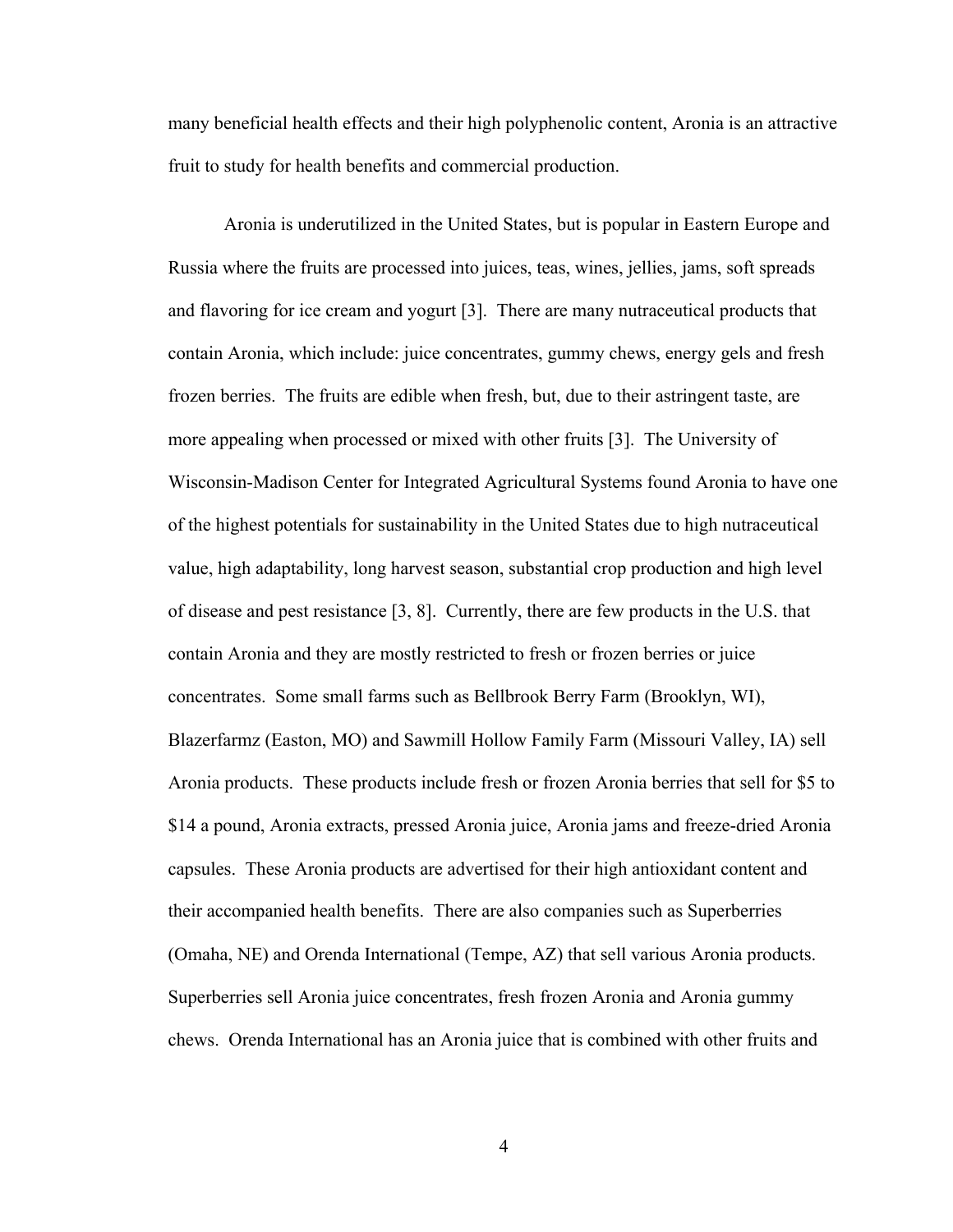botanicals. Outside of these businesses, Aronia is still underutilized and has much more potential use for product development.

#### **Anthocyanins**

Anthocyanins are natural water-soluble pigments found in vascular plant vacuoles [9]. They are responsible for the colors orange, pink, red, violet and blue found in many flowers and fruits [9]. There are many roles for anthocyanins in plants. Their color and strong UV absorbance help attract insects and animals to pollinate plants [10]. The strong UV absorbance of the pigments also acts to protect the plant from UV damage to DNA [10]. They have also been shown to play a role in plant pest resistance and have anti-bacterial properties [11]. Anthocyanins act as antioxidants and are of great interest due to their range of biological activities. These activities include prevention of neuronal decline, prevention of cardiovascular disease and diabetes, anti-tumor activity, antiinflammatory activity and much more [9, 11]. Their biological activity, as well as their use as natural dyes and food additives, makes anthocyanins an attractive area of investigation.

Anthocyanins are in a subclass of polyphenols called flavonoids. These are a class of plant secondary metabolites that have a shared three ring structure (refer to figure 1) [12]. The major classes of flavonoids are anthocyanins, flavonols, flavanols and proanthocyanidins [12]. They produce a variety of colors, from red to purple for anthocyanins, colorless to yellow for flavonols and colorless flavanols that turn brown after oxidation [12]. There are differing concentrations of flavonoids depending on the plant species, developmental stage, tissue type and growth conditions [12]. The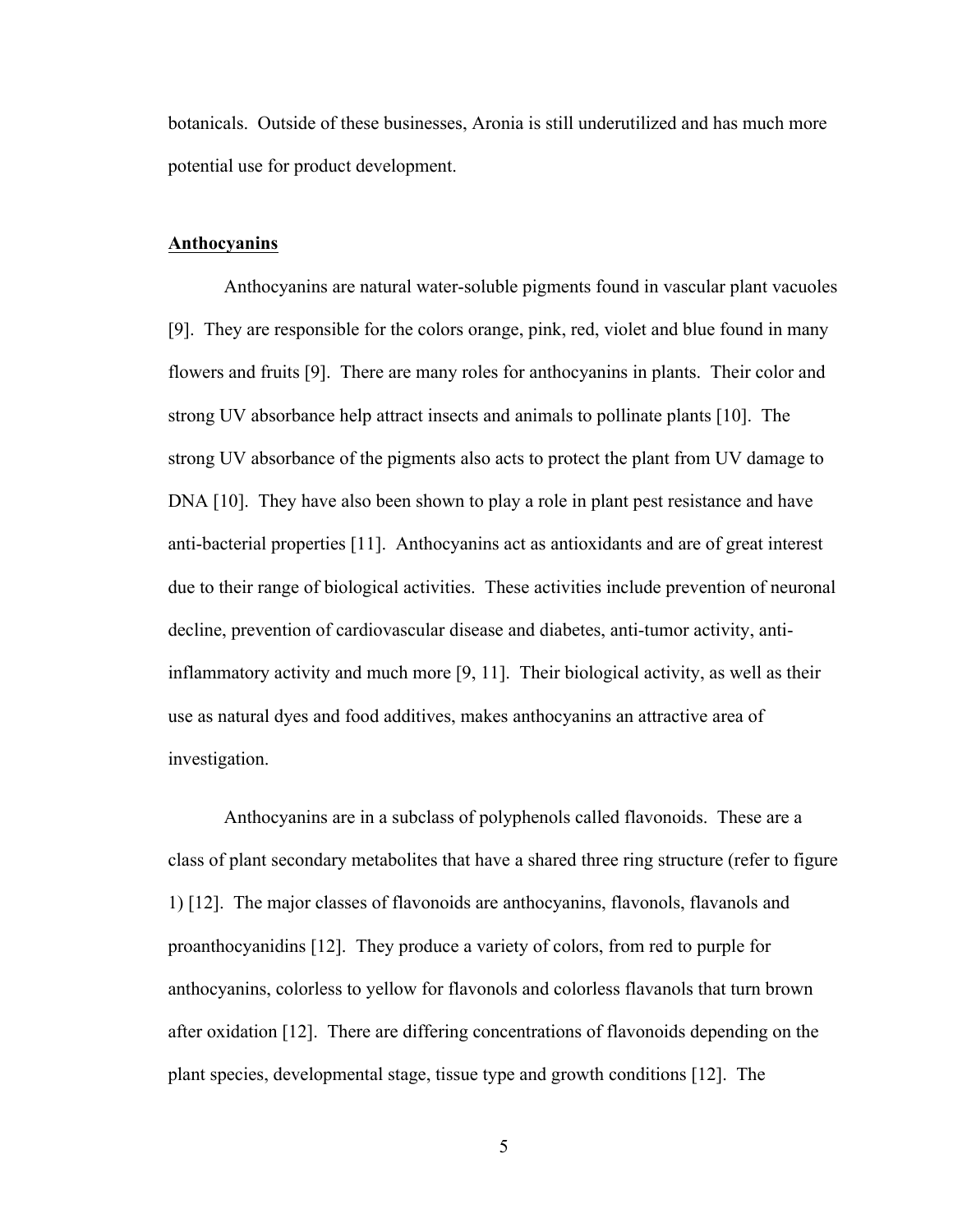flavonoids have a range of functions that include visual signals, antioxidant activity, UV light protection and protection from plant pathogens [12].



Fig. 1 General Anthocyanin Structure [11]

There have been over 500 different anthocyanins identified and 23 anthocyanidins [9]. Anthocyanins are the glycoside (sugar-linked) versions of anthocyanidins, which are characterized by their unique chemical structure [9]. Anthocyanidins have an aromatic ring bonded to a heterocyclic ring with one oxygen atom, creating the flavylium ion [9]. These two bonded rings are connected by a carbon to carbon bond to another aromatic ring. The rings can have multiple side chains with each giving them different characteristics. Commonly these side chains are made up of hydrogen, hydroxyl or methoxy groups [9].

Isolated anthocyanins are very unstable and degrade easily due to a variety of factors including: pH, storage temperature, light, oxygen and the presence of enzymes, proteins and/or metallic ions [9]. Hellstrom et al. demonstrated the importance of storage temperature on anthocyanin stability in various juices. They measured the anthocyanin contents of various juices before and after storage for 11 weeks and 22 weeks at temperatures of 25°C (room temperature), 9°C and 4°C. The results of this study show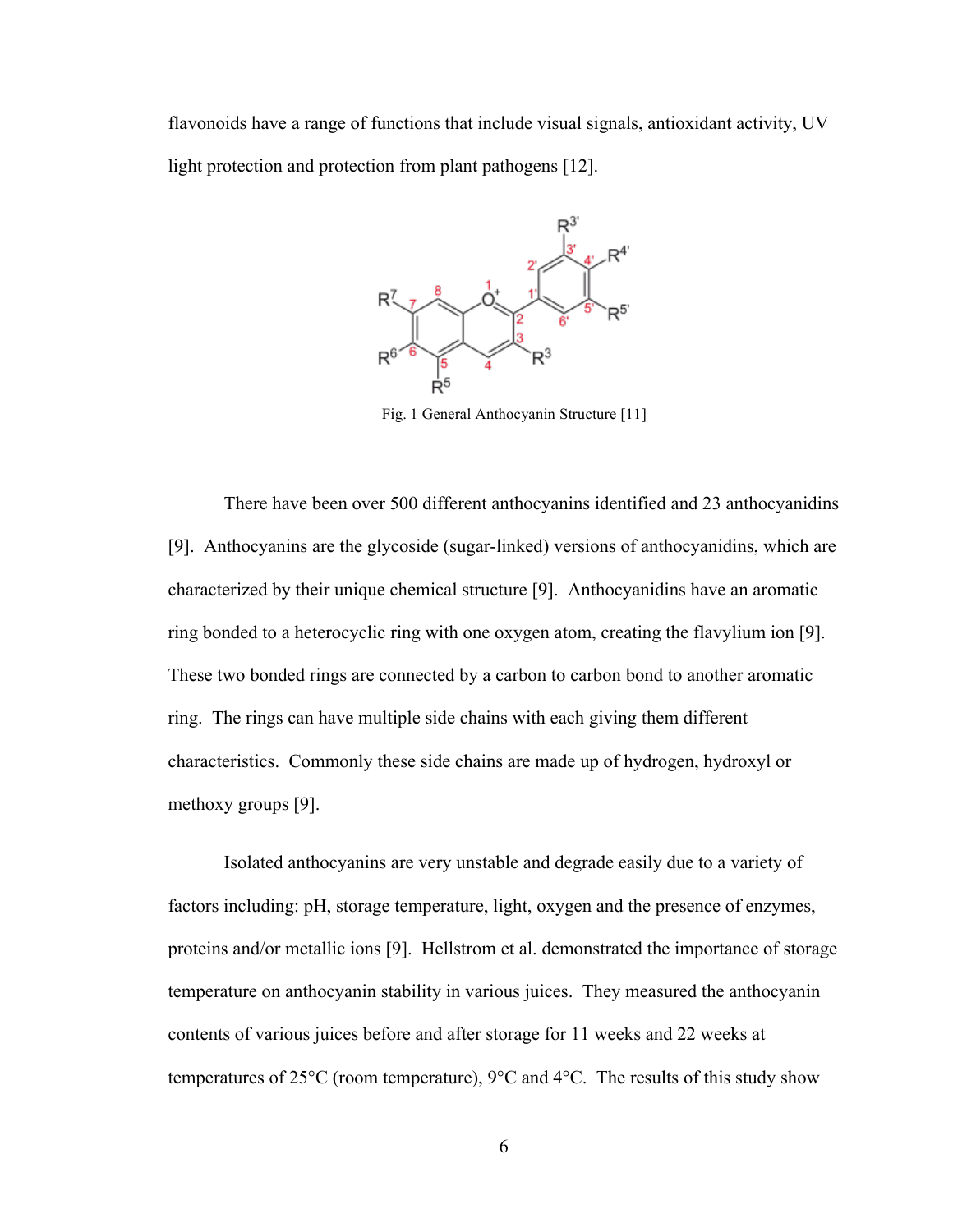that anthocyanin degradation rate is related to storage temperature, where lower storage temperatures will cause less degradation of anthocyanins. There was over a three-fold increase in anthocyanin half-life in juices stored at 9°C compared to room temperature and the half-life increased even further for juices stored at  $4^{\circ}C$  [13]. The juice matrix can cause co-pigmentation to happen and have effects on anthocyanin stability. Copigmentation can help stabilize anthocyanins by forming complexes with metal ions, other phenolics or self-association [13]. Chlorogenic acid and cinnamic acid have been shown to readily form co-pigments with anthocyanins and contribute to the stability in solution [13].



Fig 2. Anthocyanin structures at various pH levels [1]

The effect of pH is also important to anthocyanin stability in solution. Depending on the pH of the solution, the color of anthocyanins can change from red to blue to colorless. This color change is induced by reaction of the flavylium ion, which is stable in acidic conditions (refer to figure 2) [14]. When the pH is raised, the structures of the bonds around the flavylium ion change to form a colorless carbinol at around pH 4 and a purple/blue quinine compound at pH 6.5 and higher [14].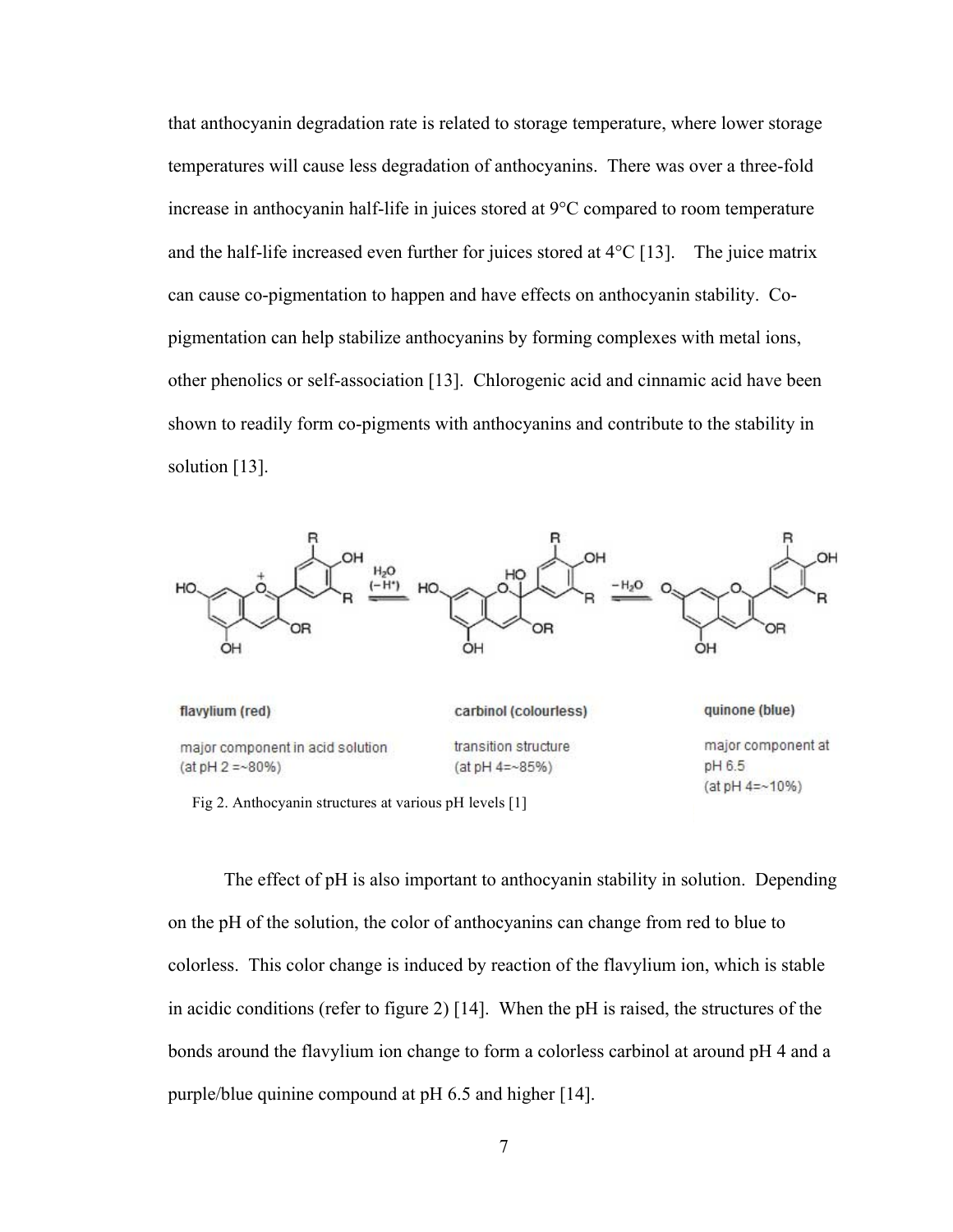The anthocyanins cyanidin, delphinidin and pelargonidin are the most common ones found in nature. They are found in 80% of pigmented leaves, 69% of fruits and 50% of flowers [9]. The distribution of the six most common anthocyanidins in fruits and vegetables are as follows: cyanidin 50%, delphinidin 12%, pelargonidin 12%, peonidin 12%, petunidin 7% and malvidin 7% [9]. The most common glycosides found in nature are 3-monosides, 3-biosides, 3,5- and 3,7-diglucosides, with cyanidin-3 glucoside being the most common anthocyanin overall [9]. In Aronia, there are four major anthocyanins that are responsible for the dark red and purple colors. These are cyanidin-3-galactoside, cyanidin-3-glucoside, cyanidin-3-xyloside and cyanidin-3 arabinoside [15].

#### **Colorimetric Assays**

A colorimetric assay was utilized to analyze the total monomeric anthocyanin content found in Aronia berries. Colorimetric assays are a method to determine the concentration of a compound in a solution using its absorbance as a proportional measurement. This is accomplished due to Beer's Law, which states that a substance's concentration is directly proportional to the amount of light it absorbs [16]. The absorbance of the compound is read with a spectrophotometer or a microplate reader, depending on the sample size needed to be analyzed. If large numbers of small samples need to be analyzed, a microplate reader is a more efficient means of obtaining data due to large plate capacity (96-well format).

This research utilized the pH differential method to find the total monomeric anthocyanin content of five Aronia berry ascensions. This assay is based on the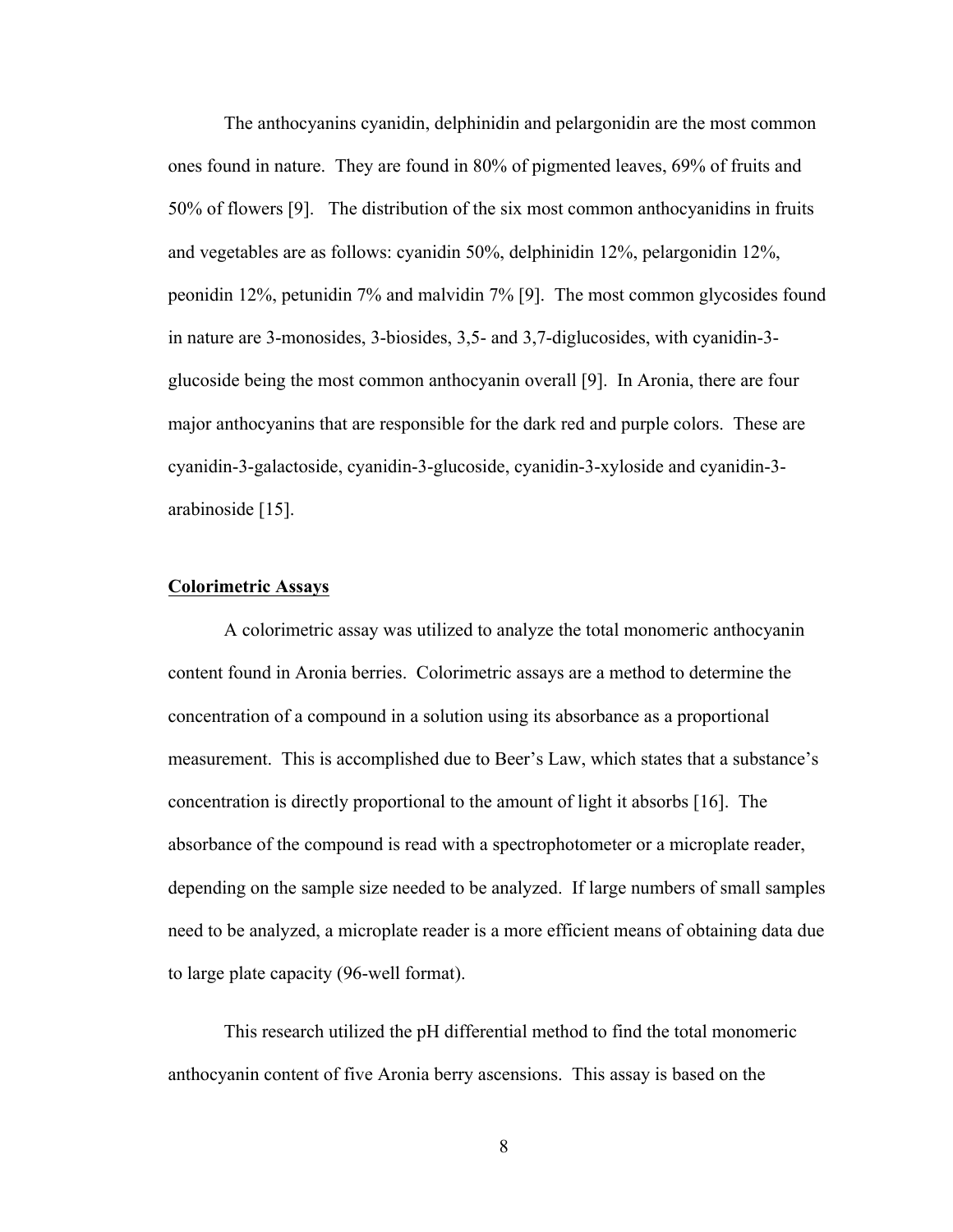reversible structural change in the chromophore of monomeric anthocyanins between pH 1.0 and 4.5, which goes from a max absorbance of around 520nm to nearly colorless, respectively [1]. The difference in absorbance between pH 1.0 and 4.5 at 520nm is proportional to the anthocyanin concentration [1]. Polymeric anthocyanins are resistant to color change with pH and, therefore, absorb light at both pH values and are not measured by this method [1]. The max absorbance is chosen as 520 nm because it is the midrange absorbance value for the anthocyanins being observed and resulting weights are expressed as cyanidin-3-glucoside equivalents because it is the most common anthocyanin pigment found in nature [1].

Five different Aronia samples were analyzed, including two purple Aronia, two black Aronia and Viking, a commercial black cultivar. Several dilutions were made with potassium chloride buffer, 0.025M, pH 1.0, in order to find the absorbance range for the samples. Then, extracts made with acidified (1% citric acid) methanol were pipetted into 2 mL centrifuge tubes and diluted with two buffers. The two buffers used were potassium chloride (0.025M) at pH 1.0 and sodium acetate (0.4M) at pH 4.5. These solutions were made in triplicate and analyzed with a microplate reader reading at 515nm and 690nm. The 690nm reading is used to correct for haze in the samples [1]. The values 515nm and 690nm were used instead of the typical 520nm and 700nm values because those are the filters that were used in our microplate reader.

### **HPLC**

High-performance liquid chromatography (HPLC) was the technique used to analyze the anthocyanin compounds in this research. HPLC has applications other than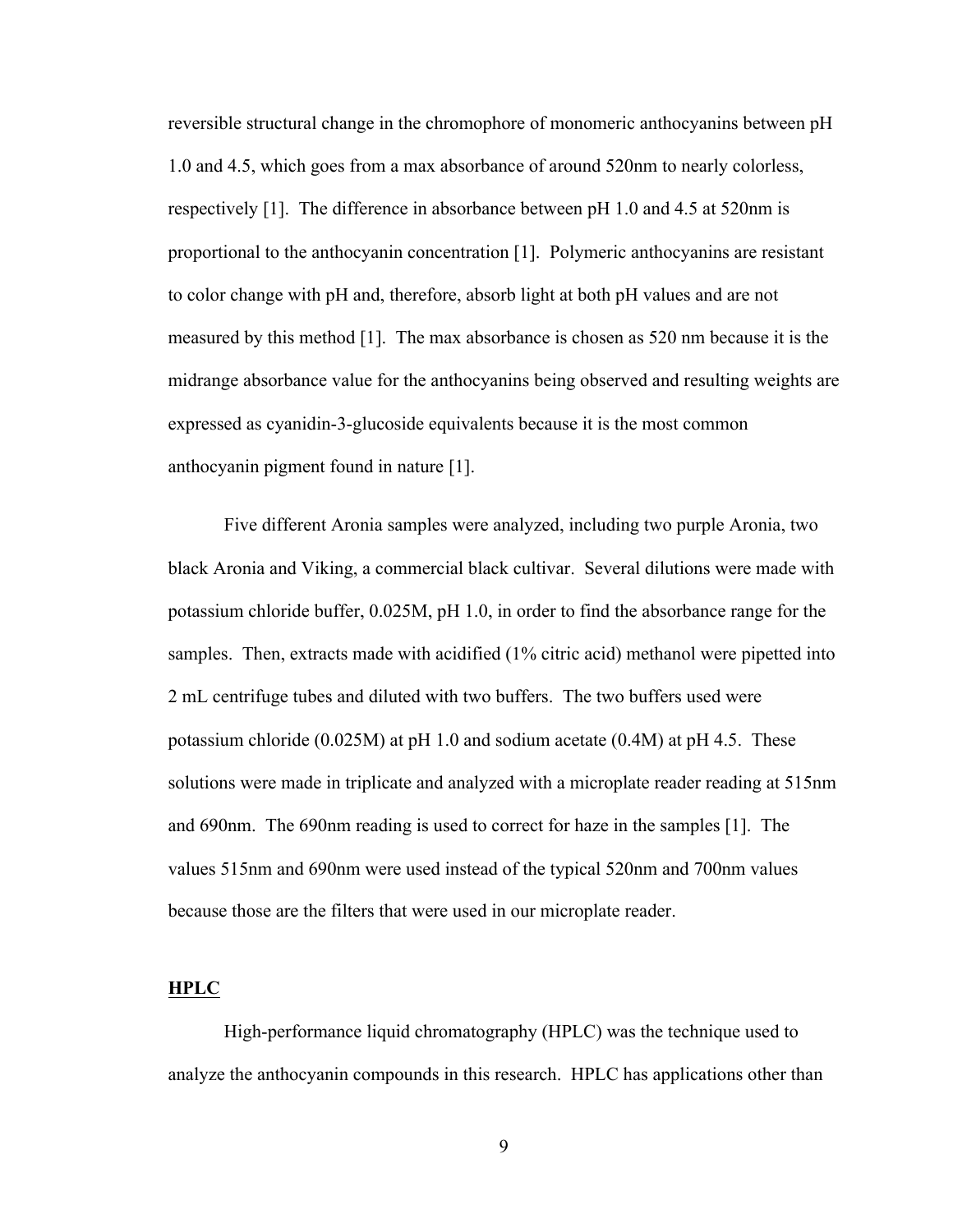research that include medical purposes, such as testing for metabolites in blood samples; legal purposes, such as urine drug analysis; and manufacturing purposes, such as analyzing pharmaceutical products for impurities [17]. It can be used for both quantitative and qualitative analyses. Quantitative analyses use measurable data, whereas qualitative analyses use observable and descriptive data that aren't measurable. This gives HPLC an advantage over traditional techniques of liquid chromatography that are used primarily in identification of compounds. HPLC is a specific type of liquid chromatography that uses a computer system with a sampler, mobile phase reservoirs, pumps, a column and a detector. The sampler injects small amounts of samples onto the column and the compounds separate based on their polarity. An UV-Vis detector then records the presence of compounds in the sample based on a certain wavelength.

Reverse-phase partition chromatography was used in this research. Liquid chromatography is an analytical technique that separates analytes in a sample, such as ions or molecules, by interaction with a liquid solvent in a column that holds a stationary phase [17]. Each analyte interacts uniquely with the liquid and stationary phase and moves through a column at different rates based on separating behavior which can be physical or chemical in nature (i.e. ion-exchange, adsorption or size separation) [17, 18].

Partition chromatography refers to the use of a column that contains a stationary phase that is bonded to inert particles with a diameter ranging from  $3-10 \mu m$  [19]. The particles are commonly made of either silica or alumina and have bonded ions, polar, or non-polar compounds [17]. Particles that range from 3-5 µm are typically used in analytical applications, whereas larger particles are used in preparative scale applications [19].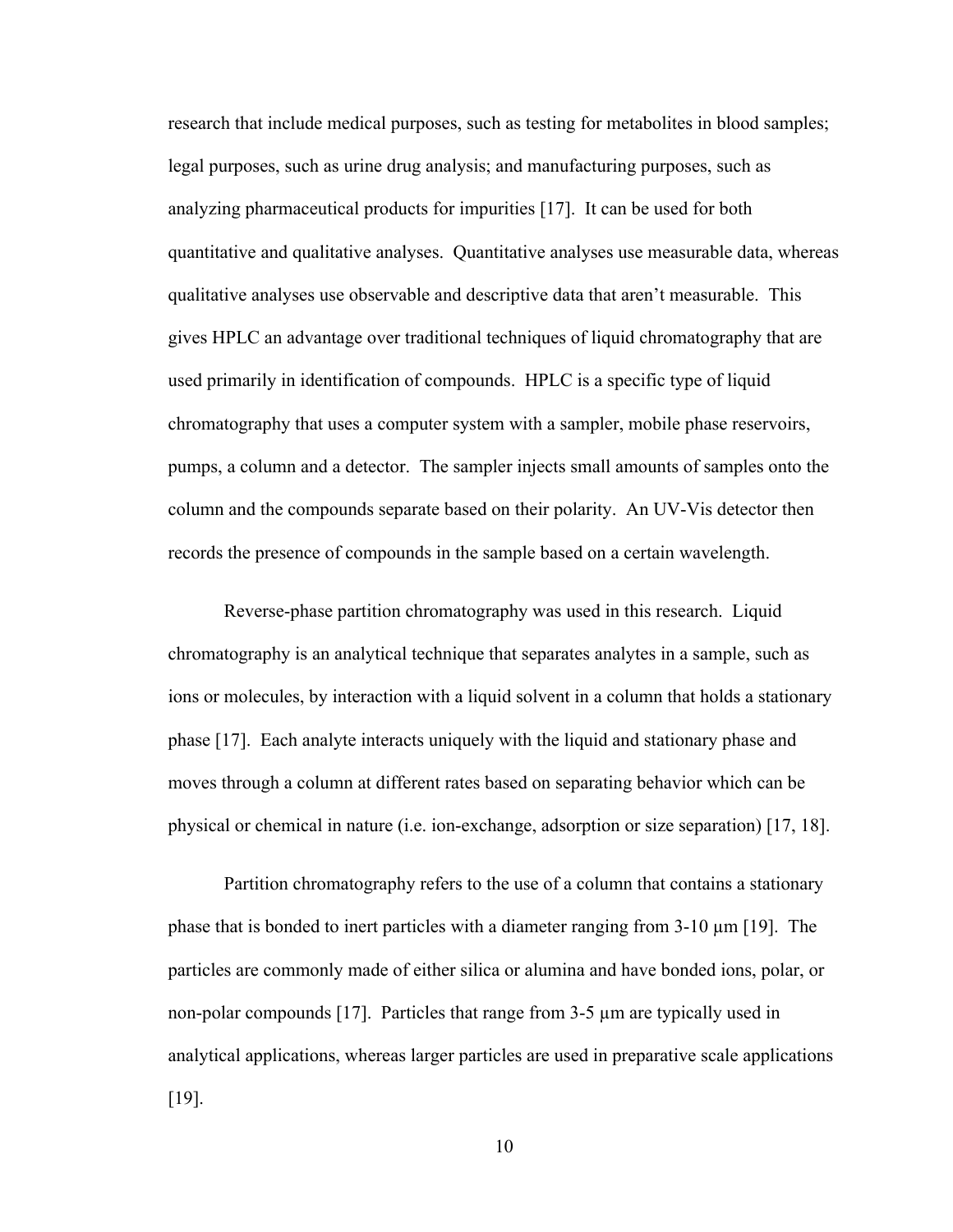The column determines what type of chromatography is being used. In reversephase chromatography, a polar mobile phase and non-polar column are used. The mobile phase is usually water and a mixture of other polar solvents such as acetonitrile or methanol [17]. The column consists of a non-polar stationary phase that usually contains hydrocarbon chains such as n-octyldecyl  $(C_{18})$  chains or phenyl groups [19]. On such a column, less polar molecules will elute slower and therefore have a greater retention time, whereas highly polar molecules will elute quickly from the column [17]. The retention time can be modified with the mobile phase, also. The less polar the mobile phase is, the shorter the retention time [17]. Often, a gradient is used to introduce a less polar solvent (i.e. acetonitrile or methanol) to a water based mobile phase over the course of analysis to reduce retention time [17]. This is important for fast and high resolution analyses of compounds, because some compounds will take over an hour to resolve with an isocratic condition, but can be reduced to around 30 minutes with a gradient [17].

There are five major components to an HPLC system. The first component is the pump which pumps the liquid mobile phase through the column at a specific flow rate and pressure. This flow rate is expressed in mL/min and is typically between 1 to 2 mL/min [17]. The pressure can range anywhere from 800-9000 psi (60-600 bar) depending on the type of system and column used [17]. Another important function of the pump is its ability to vary the mobile phase composition. An isocratic or constant mobile phase can be used for simple separations, or a gradient that changes the mobile phase can be used, as described earlier, in analyses of complex samples [17].

The major component of an HPLC system is the injector. The injector is used to inject the liquid sample into the stream of the mobile phase for analysis. There are two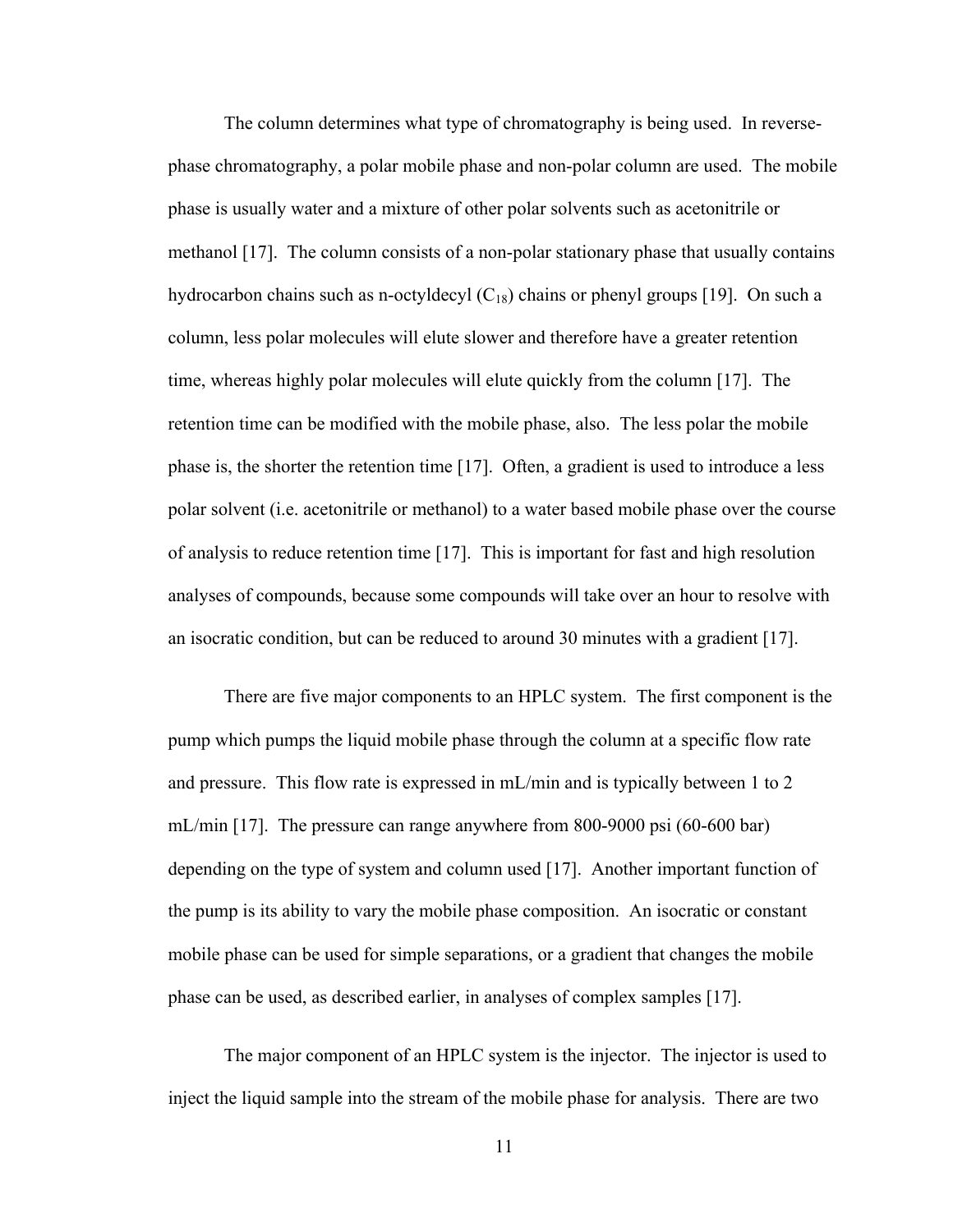different types of injectors: manual and automatic. A manual injector is where a user injects the sample into the flowing mobile phase using a syringe which transports the sample to the column for analysis [17]. An automatic injector uses vial trays that the user loads and can then set the autosampler to automatically measure the proper injection volume, inject the sample and flush the injector to be ready for the next sample [17]. This technique allows for automatic, unattended use of the system and is more efficient for large sample sets [17].



The column is one of the most important components of the HPLC because it is where the sample analytes separate due to the column's stationary phase [17]. The small particles in the column are what cause the high pressures that the system must overcome and make the required use of a pump. This is because the particles take up most of the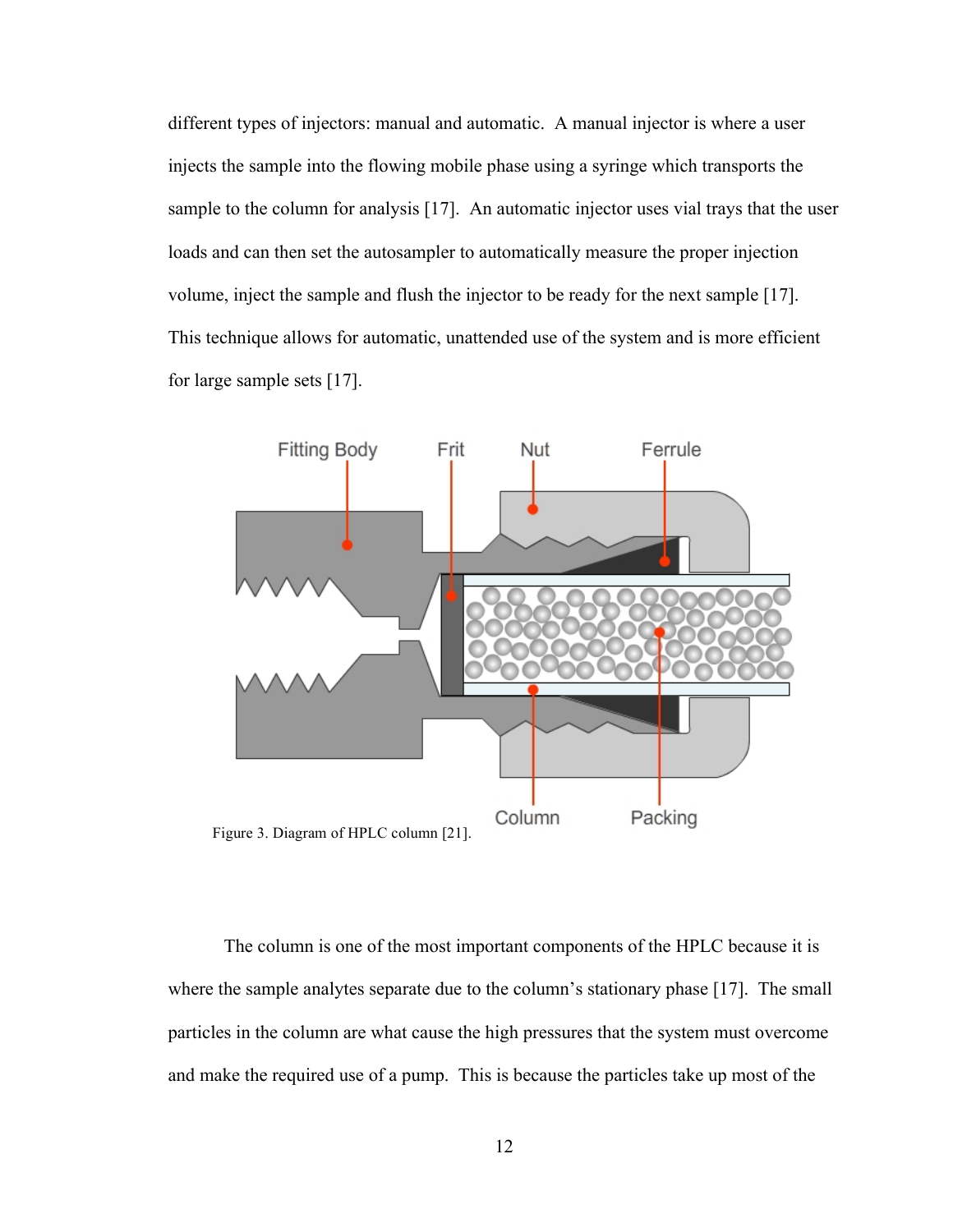room in the column and when a solvent is pushed through it, there needs to be a lot of pressure to keep a constant and steady flow through the column (refer to figure 3). Commonly, silica particles are used in the column and have side chains attached to them to form the column matrix (refer to figure 4). This research utilized a C-18 and a C-6 Phenyl column, which have an 18 carbon chain and 6 carbon chain with a phenyl group attached, respectively. Columns can be made of many different materials and different sizes for their various applications. Typically column housings are made of stainless steel, glass or polyether ether ketone (PEEK) polymers [17]. Stainless steel is most commonly used because it allows for applications of high pressure. The various applications of columns are analytical, preparative, capillary and nano scale. Analytical columns generally have an internal diameter of 1.0 to 4.6 mm and have lengths ranging from 15 to 250 mm [17, 19]. Preparative columns are typically larger than analytical columns. They have internal diameters greater than 4.6mm and lengths that range from 50 to 250 mm [17, 19]. Capillary columns have small internal diameters ranging from 0.1 to 1 mm and can have various lengths depending on their application [17, 19]. Nano scale columns are the smallest, with internal diameters smaller than 0.1 mm and lengths less than 100 mm [17, 19]. As columns get smaller in diameter and length, they can detect smaller quantities and produce larger chromatographic peaks for sensitive detection of compounds.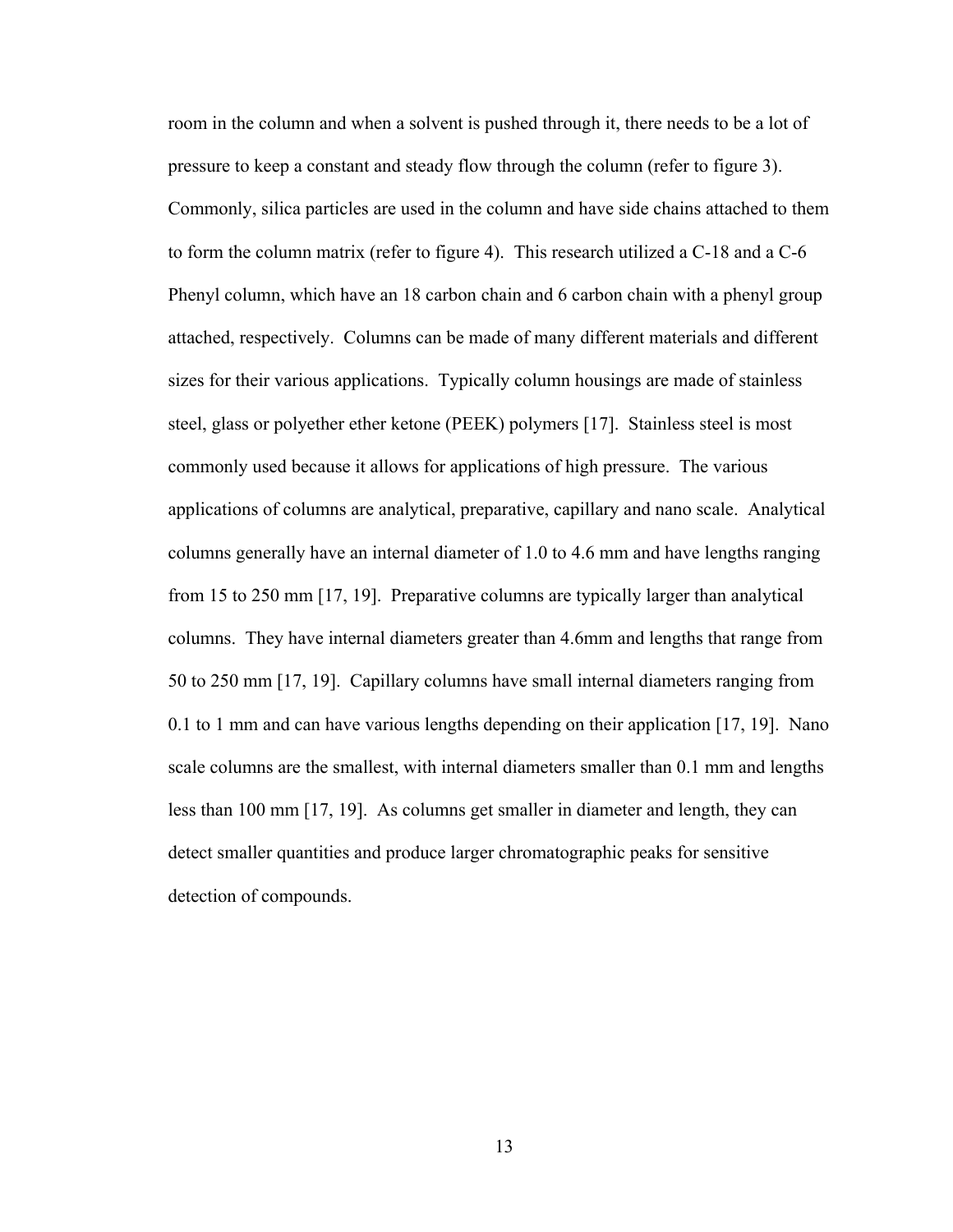

Figure 4. Diagram of column matrix [22].

Column temperature is another important consideration for making reproducible analyses. Controlling the temperature at a constant rate is important because retention times are temperature-dependent and, therefore, require a constant temperature to elute compounds consistently and reliably [17]. Another aspect to take into consideration is compound solubility. Some compounds may have low solubility in the mobile phase and require higher temperatures to prevent precipitates from entering the column [17]. Also, when examining some compounds, such as biological compounds like proteins or enzymes, the temperature needs to be kept low in order to prevent degradation and destabilization [17].

Another vital component of an HPLC system is the detector which detects the compounds that elute from the column. The detector measures the amount of analyte eluting from the column and allows for a quantitative analysis of all compounds of interest in the sample [17]. A chromatogram is used to represent the data from the UV-Vis detector and plots the absorbance against the time of elution from the column,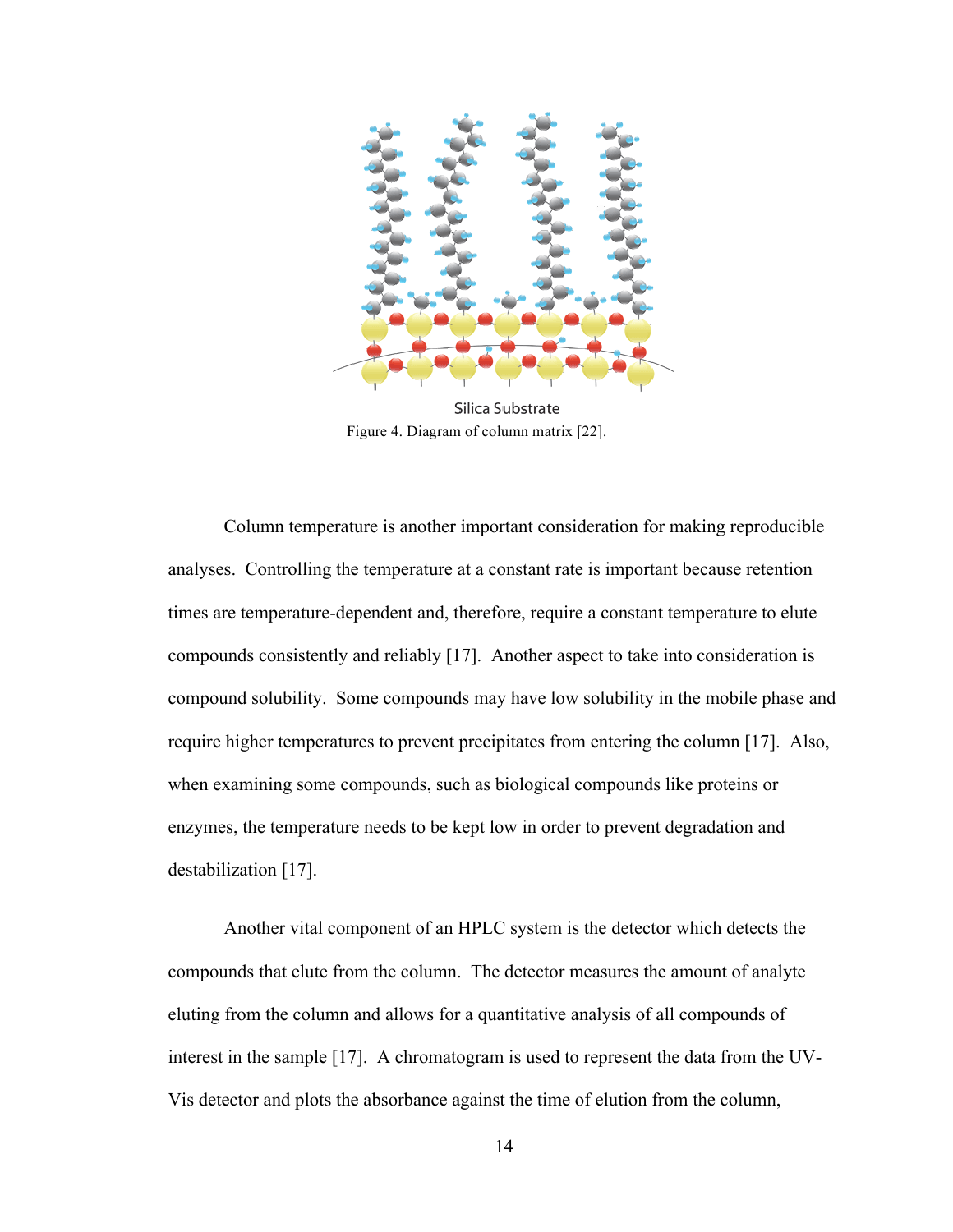allowing for identification and quantification of analytes. Compounds can be identified by their elution time, which is unique to individual compounds. The compound can then be quantified by using the total peak area to calculate the concentration in the original product. There are multiple detection techniques that can be applied, of which spectrographic, refractive index and fluorescence detection are most common [17].

There are two types of spectrographic techniques most commonly used in HPLC. These include UV-Vis spectrometry and mass spectrometry, of which our research made use of UV-Vis spectrometry at a single wavelength. UV-Vis detection is one technique that employs a UV and visible light beam through a flow cell and passes on to a sensor that detects changes in light absorbance as an analyte passes through the column [17]. This technique can use two different technologies depending on the application necessary. A variable wavelength detector can record at one wavelength of light, whereas a diode array detector can detect at multiple wavelengths of light [20]. A diode array detector is useful when retention times of analytes are close and an examination of their spectrum may be needed to determine their identity [20]. Mass spectrometry is another common technique used to identify compounds of interest. A mass spectrometer ionizes or breaks up a compound into smaller parts and then measures their masses [17]. This leaves a mass spectrum that is unique to a compound, much like a fingerprint, and allows for easy identification of analytes based on their chromatographs [17].

The last component of an HPLC system is the computer which integrates and controls all of the other components as well as records the data into a chromatograph [17]. The computer uses software to control the varying aspects of each component (i.e. flow rate, column temperature, detection, etc.) and allows for the programming of mobile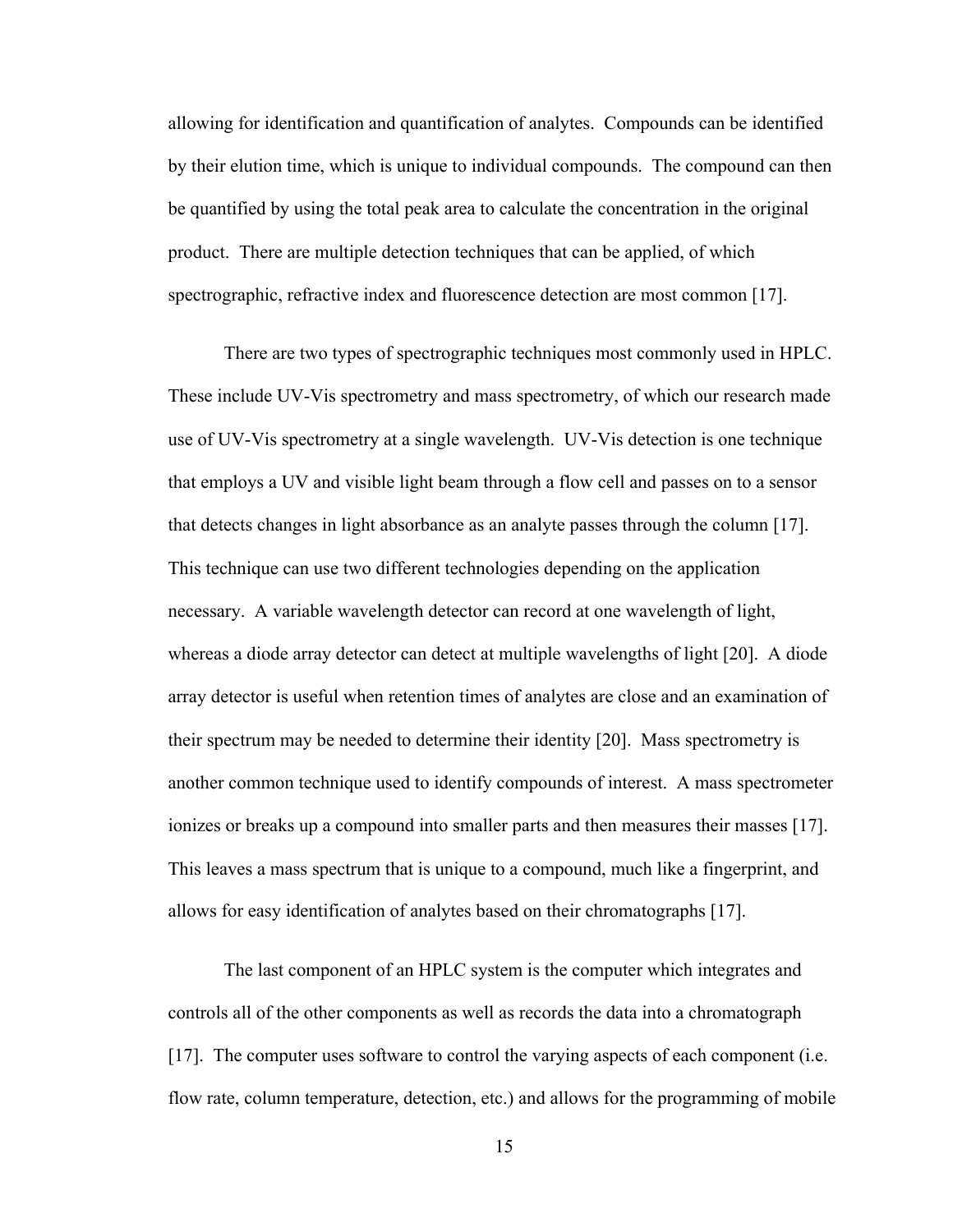phase gradients. The chromatograph, as stated earlier, plots the detection technique against the time of elution from the column, allowing for identification and quantification of analytes. In our research, an UV-Vis spectrometer was used and the milli-absorbance units (mAU) are plotted against time in minutes. As the data is collected, there are chromatographic peaks on the graph that represent each separated compound [17]. Once all the data is collected, it can be used to identify and quantify compounds in a sample. Compounds are most commonly identified by their elution times but can also be based on chemical structure or molecular weight depending on the detector used [17]. Compound quantification is used to find the concentration of a compound in the sample. This is mainly done by determining the area of a sample peak and comparing it to a standard with a known concentration [17].



Figure 5. HPLC Diagram [23].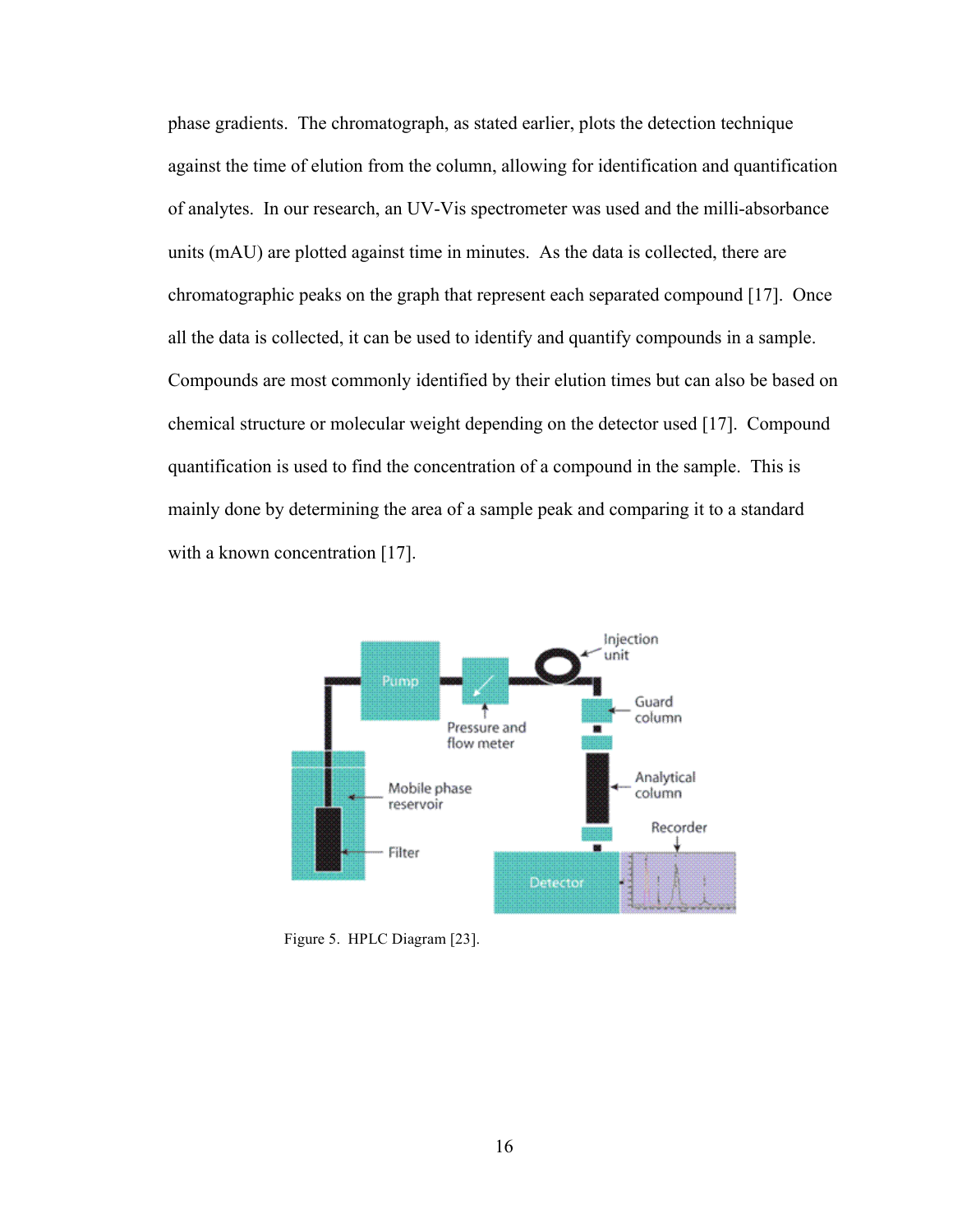#### **HPLC and Colorimetric Assays**

HPLC and colorimetric assays both use the same principles in analyzing anthocyanins. They use the UV-visible spectrum absorption of the sample to detect the presence of compounds of interest. The absorption of UV or visible light by compounds is caused by excitation of electrons [24, 25]. The most common excitation of organic compounds occurs in bonds of certain functional groups called chromophores, which contain valence electrons with low energy [24]. When these electrons are hit by light, they are excited to a higher energy level and absorb the wavelength of light associated with the amount of energy absorbed [24, 25]. This relationship can be explained by the equation  $E=hv$ , where E is the energy of light, h is Planck's constant and v is frequency [24]. This shows that as energy of the light increases, so does the frequency and, therefore, the wavelength of light decreases because of the inverse relationship between frequency and wavelength  $(\lambda = c/v)$  [24].

UV-Vis spectrometry uses this principle of absorbance and Beer's law to find the concentration of a compound in solution. Beer's law creates a directly proportional relationship between absorbance and concentration of a sample [25]. The equation for Beer's law is A=εcl, where A is absorbance,  $\varepsilon$  is the molar extinction coefficient, c is sample concentration and l is the path length [25]. Absorbance is measured as transmitted light which is represented as a ratio of intensity of incident light  $(I_0)$  to the intensity of transmitted light (I) [25]. Beer's law uses this ratio and correlates it with sample concentration which is related to the path length of light that travels through the sample. At fixed path lengths, the absorbance is directly proportional to the concentration of the absorbing compound [25]. The molar extinction coefficient is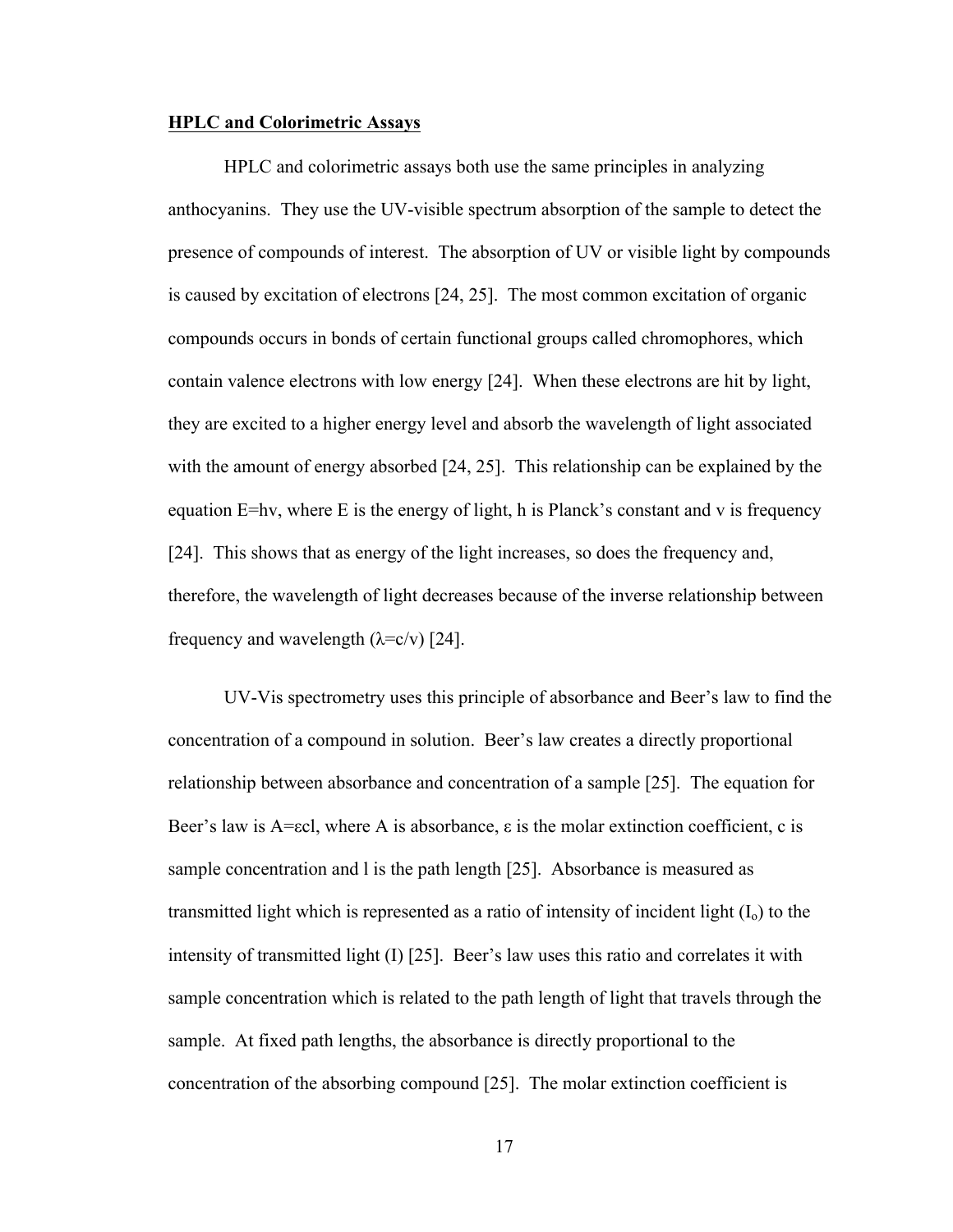dependent on the nature of the compound, the solvent, wavelength and pH of the solution if the compound has different ionization states [25]. The units for the molar extinction coefficient are L mol<sup>-1</sup> cm<sup>-1</sup> and it is a measurement based on how strongly a certain wavelength of light is absorbed by a compound [25].

# **Methods and Materials**

#### **Chemicals and Materials**

Methanol (HPLC Grade), acetonitrile (HPLC Grade), water (HPLC Grade), trifluoroacetic acid (HPLC Grade), formic acid (>99%), citric acid, potassium chloride and sodium acetate were purchased from Fisher Scientific (Pittsburgh, PA, USA). Ethanol (ACS/USP Grade, 200 proof) was purchased from Pharmco Products (Brookfield, CT, USA). Purple Aronia #1 (*Prunifolia virginia*, P1603107), purple Aronia #2 (*Prunifolia virginia*, UC085), Black Aronia #4 (*Aronia melanocarpa*, P1603106) and black Aronia #5 (*Aronia melanocarpa*, UC024) and Viking Aronia, a commercial variety, were donated by Dr. Mark Brand from the University of Connecticut, Storrs, CT.

#### **Extraction Methods**

A sample of 25g of Aronia berries were added to 100 mL of solvent (acidified methanol or ethanol). The berries were homogenized in a commercial blender (Magic Bullet, Emson, NY, USA) for 30 seconds. The homogenized sample was then transferred into 50 mL centrifuge tubes and was centrifuged (fixed-angle) for five minutes at 7197 RCF to remove particulate matter. A 1 mL sample of the supernatant was transferred to a 1.5 mL centrifuge tube and centrifuged again at 20817 RCF to further remove particulate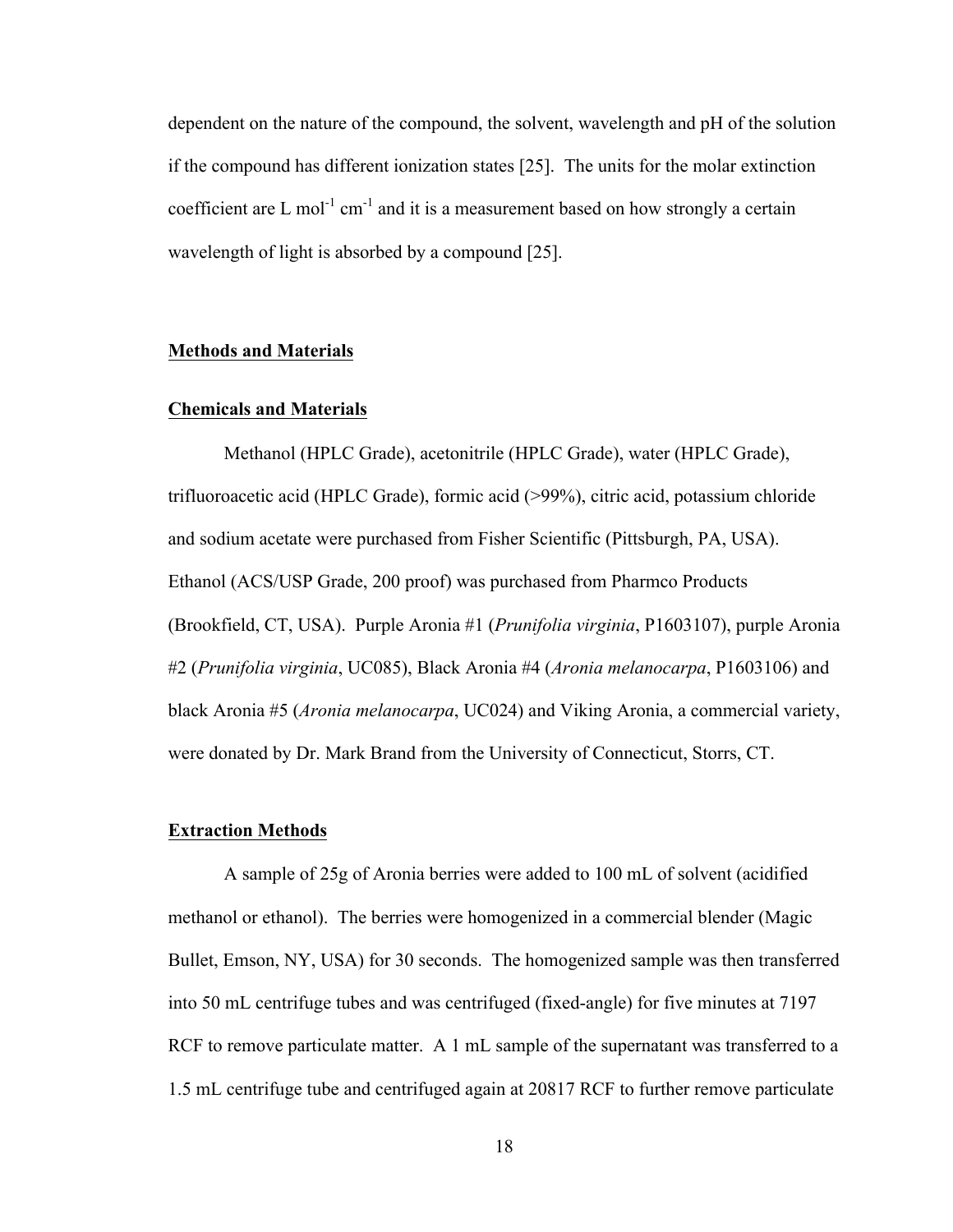matter. The supernatant was then pipetted into HPLC vials for analysis. Extra samples were stored at -20°C.

#### **Colorimetric Assays**

A Thermo Scientific (Pittsburgh, PA, USA) 96-well microplate was used for the pH differential assay of anthocyanins. Samples were diluted by a factor of 20 by adding 50 µL of sample and 950 µL of buffer. The blank of D.I. water was placed in the first well. The samples were set up in triplicate and there were two columns for each sample at pH 1.0 and pH 4.5. The microplate was analyzed at 515nm and 690nm by a Biotek ELx808 microplate reader (Winooski, VT, USA).

#### **HPLC Conditions**

A flow rate of 1.0 mL/min was used. The injection volume was 5  $\mu$ L for each sample. The column temperature was  $35 \pm 5^{\circ}$ C. UV-Vis detection was at 520 nm. A solvent gradient was utilized. For 3 minutes, 95% B (0.1% TFA) flowed through the column. From 3 to 25 minutes, a linear gradient went to 5% B and from 25 to 30 minutes the column was re-equilibrated to 95% B.

#### **Equipment**

A Dionex 3000 HPLC system (Pittsburgh, PA, USA) was utilized for anthocyanin analysis. Three HPLC columns were used: a Phenomenex Gemini C6 Phenyl, 250 x 4.6mm, 5 µm (Torrance, CA, USA), a Phenomenex Jupiter C-18, 250 x 4.6mm, 5µm (Torrance, CA, USA) and a Phenomenex Gemini-NX C18 110A, 250 x 4.6mm, 5 µm (Torrance, CA, USA). An Eppendorf centrifuge 5430 (Hamburg, Germany) was utilized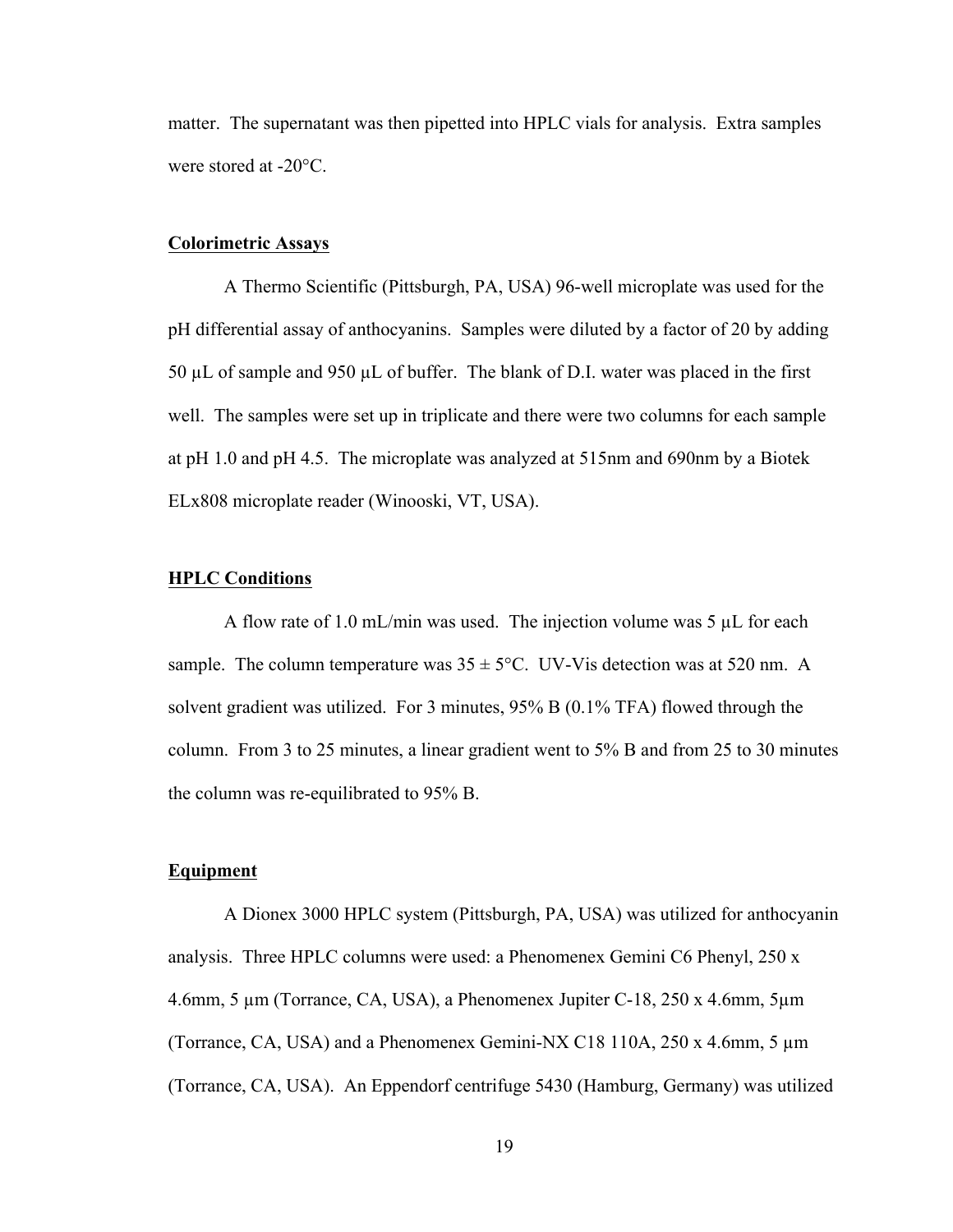for the extraction process with two different rotors: an Eppendorf 5430/5430R rotor F-35- 6-30 HL037 and an Eppendorf 5430/5430R rotor FA-45-30-11 HL097. A Biotek ELx808 microplate reader (Winooski, VT, USA) was utilized for colorimetric assays. A Magic Bullet blender (Emson, NY, USA) was utilized in the extraction process.

# **Results**

#### **HPLC and Colorimetric Assays**

Total monomeric anthocyanin content as expressed in cyanidin-3-glucoside equivalents for HPLC was 6.85 mg anthocyanin per gram of berries and 3.27 mg/g for the total monomeric anthocyanin assay (See figure 6).



Fig 6. Total monomeric anthocyanin content expressed as Cy-3-Glu equivalents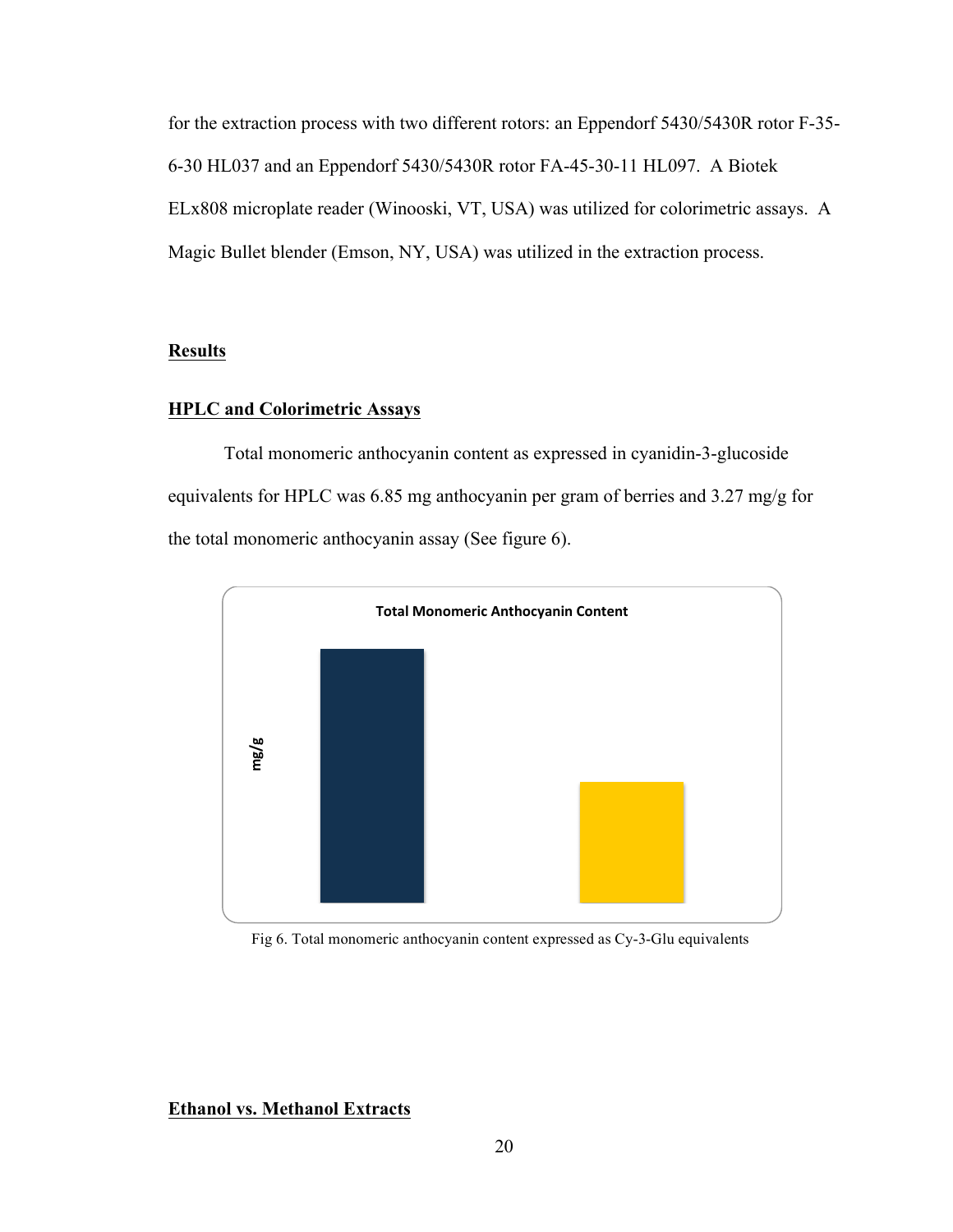There were a total of three extractions done for each solvent and they were analyzed using HPLC. The total relative anthocyanin concentrations were expressed as average chromatographic peak area with units of mAU\*min. Figure 7 shows that acidified methanol extracted more anthocyanins than acidified ethanol. The average peak area for acidified methanol was 221.25 mAU\*min and 188.64 mAU\*min for acidified ethanol. Methanol extracted 15.9% more anthocyanins than did ethanol with this method.



Fig. 7 Comparison of average total peak area of extracts

The anthocyanin ratios (AR) from the extracts were also compared to see if there were changes in extraction of certain anthocyanins between the two solvents in figure 8. Cyanidin-3-Galactoside was the largest fraction of the extraction and represented 65.11% of the AR in acidified methanol and 65.29% in acidified ethanol. The unknown chromatographic peak represented the second largest fraction of each extraction and Fig. 7 Comparison of average total peak area of extracts<br>Fig. 7 Comparison of average total peak area of extracts<br>The anthocyanin ratios (AR) from the extracts were also compared to see if the<br>were changes in extraction of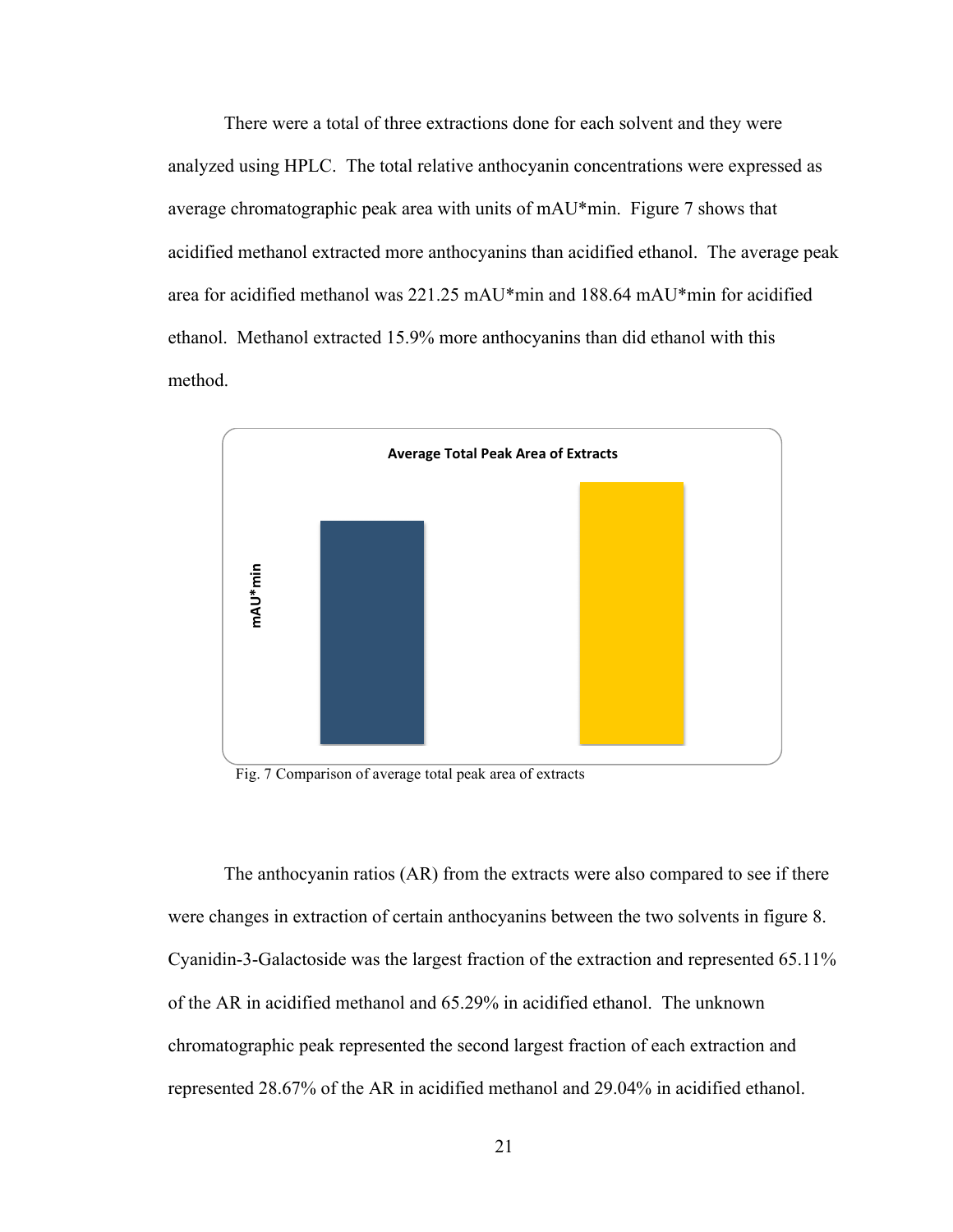Cyanidin-3-xyloside had an AR of 4.02% in acidified methanol and 3.92% in acidified ethanol. Cyanidin-3-glucoside had an AR of 2.19% and 1.75% in acidified methanol and ethanol, respectively. The values do not appear different, showing that the extracts contained nearly equal fractions of each anthocyanin.



Fig. 8 Anthocyanin ratios in acidified methanol and ethanol extracts

# **Sonication**

The effectiveness of a 10 minute sonication step on total anthocyanin yield in the extraction process was also examined. There was a single extraction done for each solvent. The sonication step was added after homogenization in order to further disrupt cellular compartments in hopes of extracting more anthocyanins.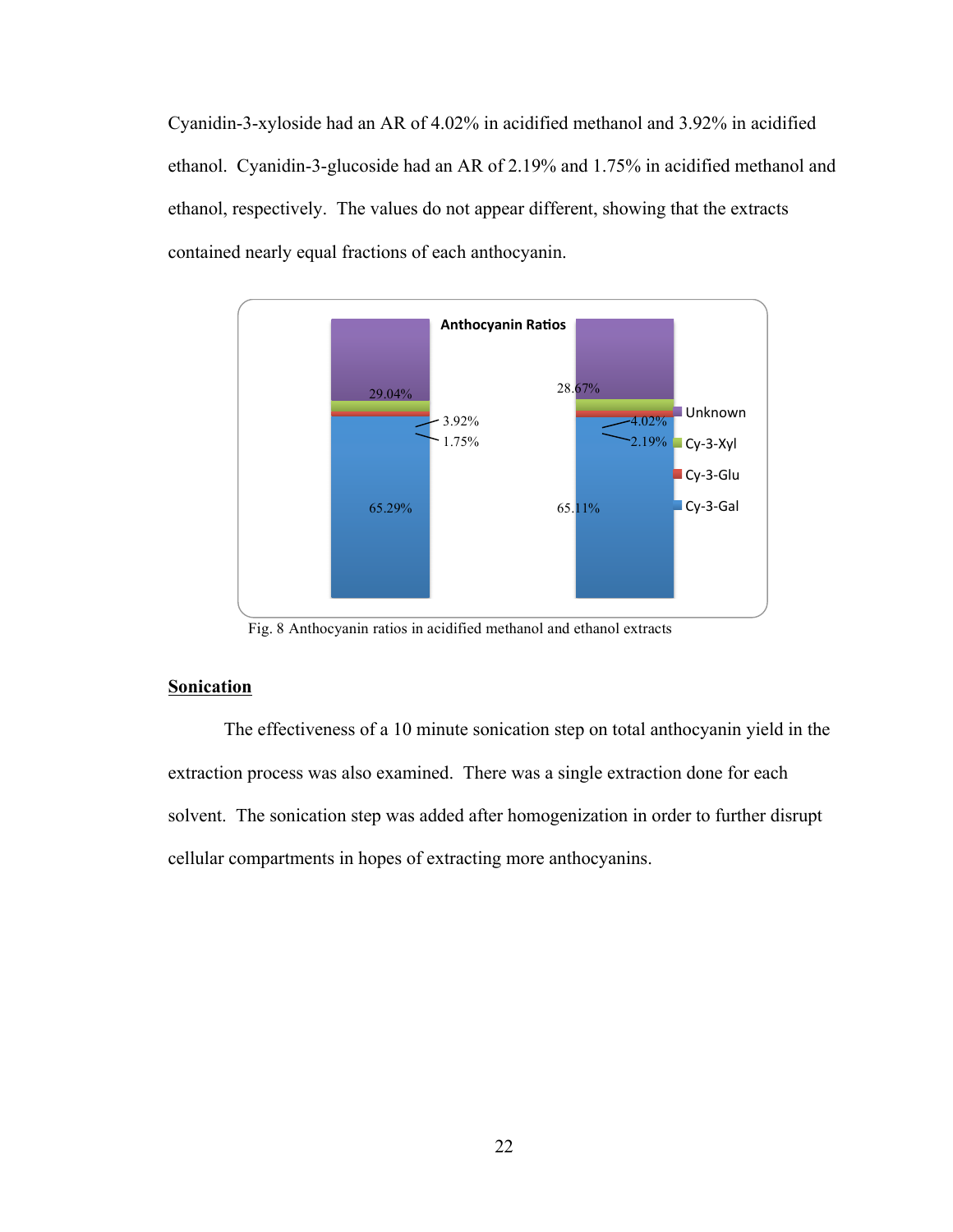

Fig. 9 Comparison of average total peak area of extracts with sonication

The total relative anthocyanin concentrations were expressed as average chromatographic peak area with units of mAU\*min. Figure 9 demonstrates that acidified methanol with sonication yielded higher amounts of anthocyanins than acidified ethanol with sonication. Acidified methanol extract had a peak area of 342.89 mAU\*min and acidified ethanol had a peak area of 230.72 mAU\*min. Using this method, acidified methanol extracted 39.1% more anthocyanins than acidified ethanol. The sonication step showed a 43.1% increase in yield with acidified methanol and a 20.1% increase in yield with acidified ethanol. Factor Comparison of average total peak area of extracts with sonication<br>The total relative anthocyanin concentrations were expressed as average<br>chromatographic peak area with units of mAU\*min. Figure 9 demonstrates that

#### **HPLC Optimization**

The first mobile phase used was 0.01% formic acid, 22.5% methanol and 50% acetonitrile under isocratic conditions. These conditions were tested with purified anthocyanin standards. The resulting peaks from the initial analysis were wide and one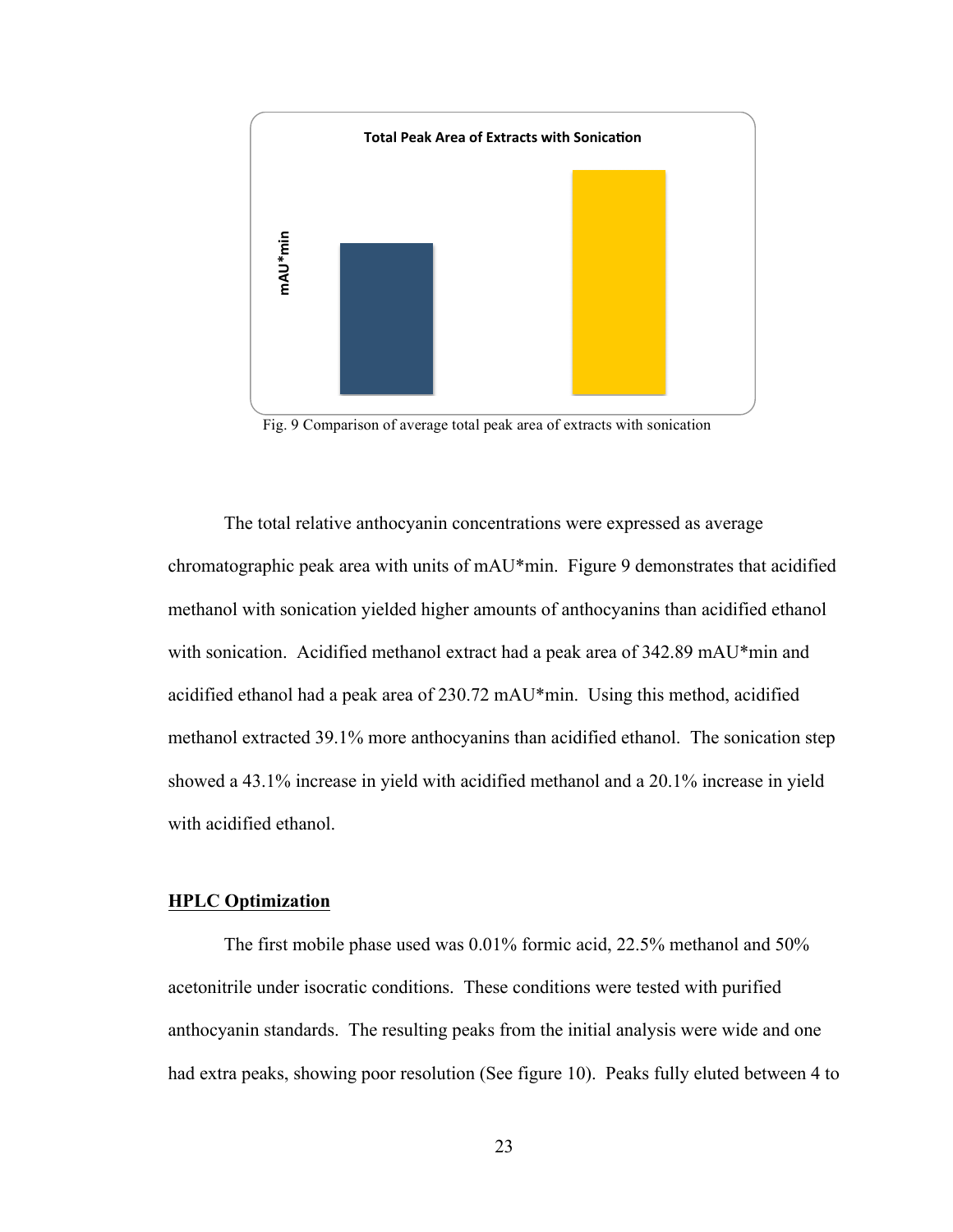8 minutes and were broad, except for cyanidin-3-glucoside which had an extra peak and should not be the case with purified standards. The mobile phase was changed to 90% acetonitrile and 0.01% TFA for the next trial. Peaks were still broad, but did not show any shouldering or extra peaks in the sample. The elution time was reduced to 3 to 4 minutes per peak, which was still too long for a useful analysis. A multi-step gradient was then utilized with the previously mentioned mobile phase. Mobile phase A was 90% acetonitrile and 0.01% TFA and mobile phase B was 0.01% formic acid, 22.5% methanol and 50% acetonitrile. For three minutes, an isocratic condition of 95% B was used. Then, the gradient went to 5% B between 3 to 25 minutes in a linear fashion. The column was then re-equilibrated for 5 minutes back to 95% B. This reduced the peak elution times to about 0.2 minutes per standard; a 20-fold increase in resolution over the previous isocratic conditions. The mobile phases, acetonitrile and 0.1% TFA, were then used under multi-step conditions and had similar results to the previous multi-step gradient conditions (See figure 11). These mobile phases were chosen to simplify the preparation process and proved equally effective. All of the samples eluted within 15 minutes, regardless of mobile phase used.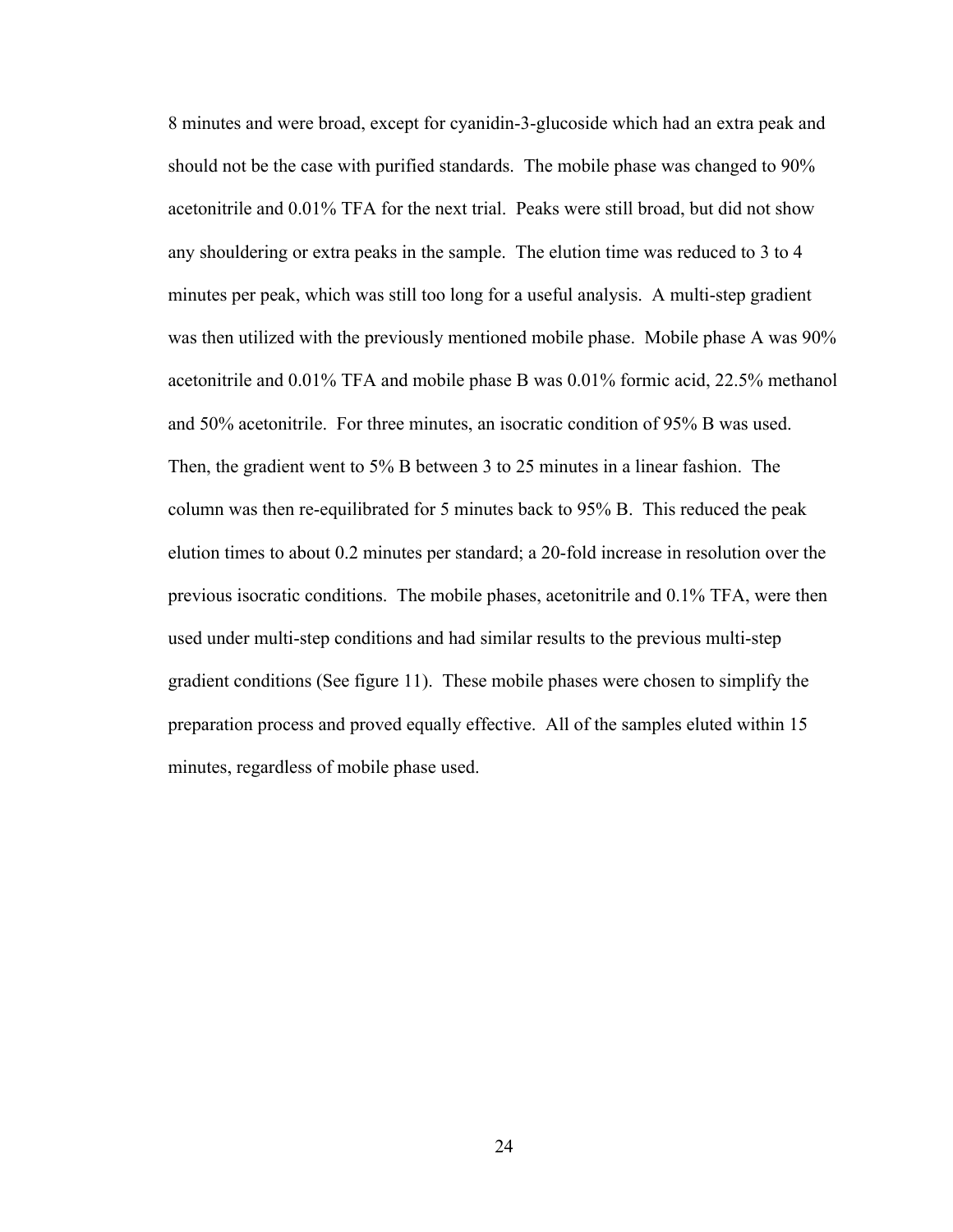

Figure 10. HPLC chromatogram with isocratic solvent 0.01% formic acid, 22.5% methanol, 50% acetonitrile. Peak elution was ~6 minutes. (Cyanidin-3-Xyloside)



Figure 11. HPLC chromatogram of gradient conditions with 0.1% TFA (A) and acetonitrile (B). Peak resolution took ~0.2 minutes. (Cyanidin-3-Glucoside)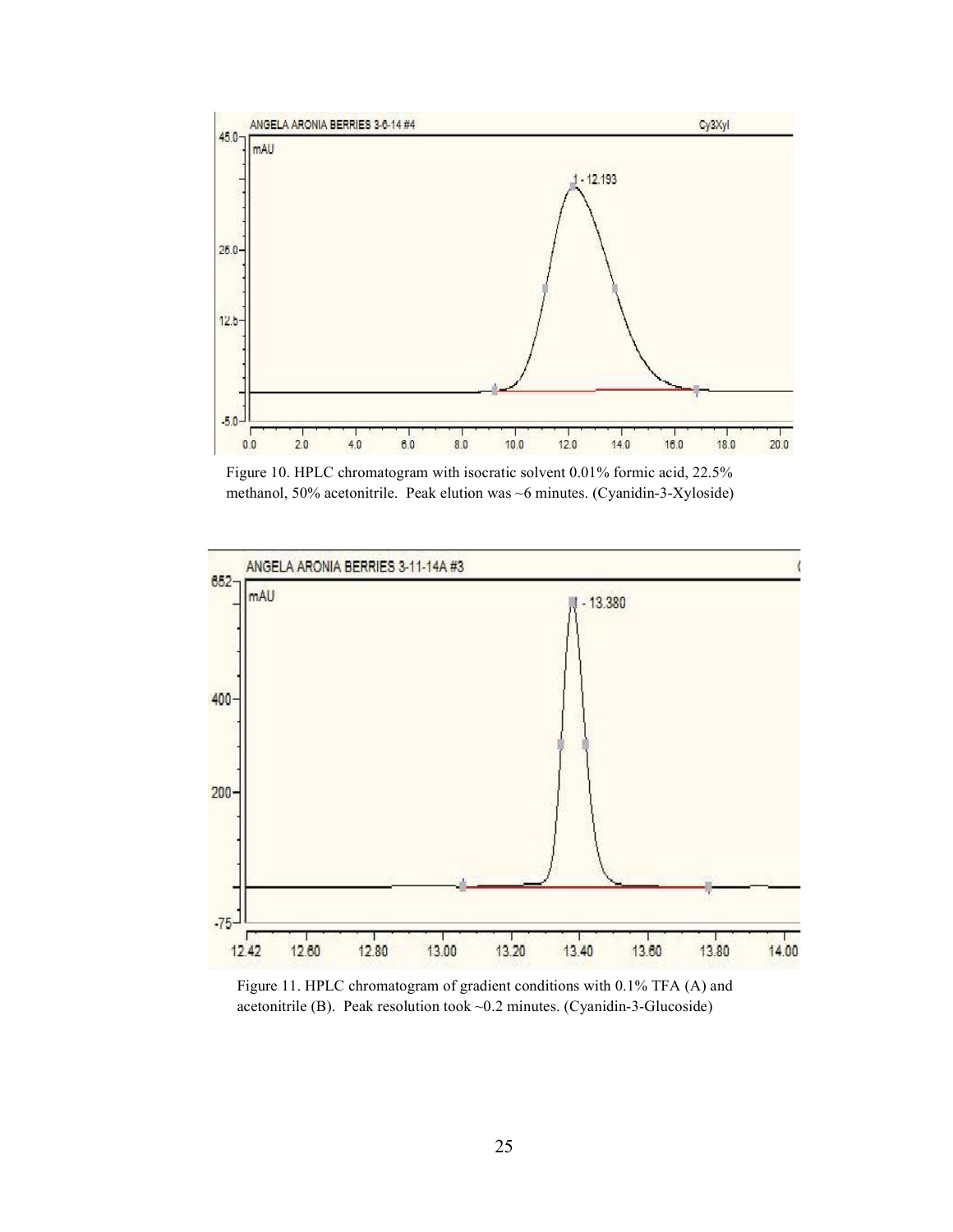The first column tested was a C-6 phenyl column due to its non-polar phase. The peaks took 4 to 8 minutes to elute and were round without shoulders. The column was changed to a Jupiter C-18 column and the resulting peaks took 4 to 8 minutes to elute and had large shoulders (See figure 12). This suggests that anthocyanins were staying on the column for too long and could be due to the mobile phase used with the column. Jupiter columns are also designed for protein and peptide characterization, which could have created this effect on anthocyanins. Due to time restraints and in an effort to expedite the analysis of anthocyanins, the last column, a Gemini-NX C-18, was used in conjunction with a switch to the multi-step gradient mobile phase. The results showed a reduction in peak elution time to about 0.2 minutes per peak.



Figure 12. HPLC chromatogram of Jupiter C-18 column under isocratic conditions. An example of shouldering.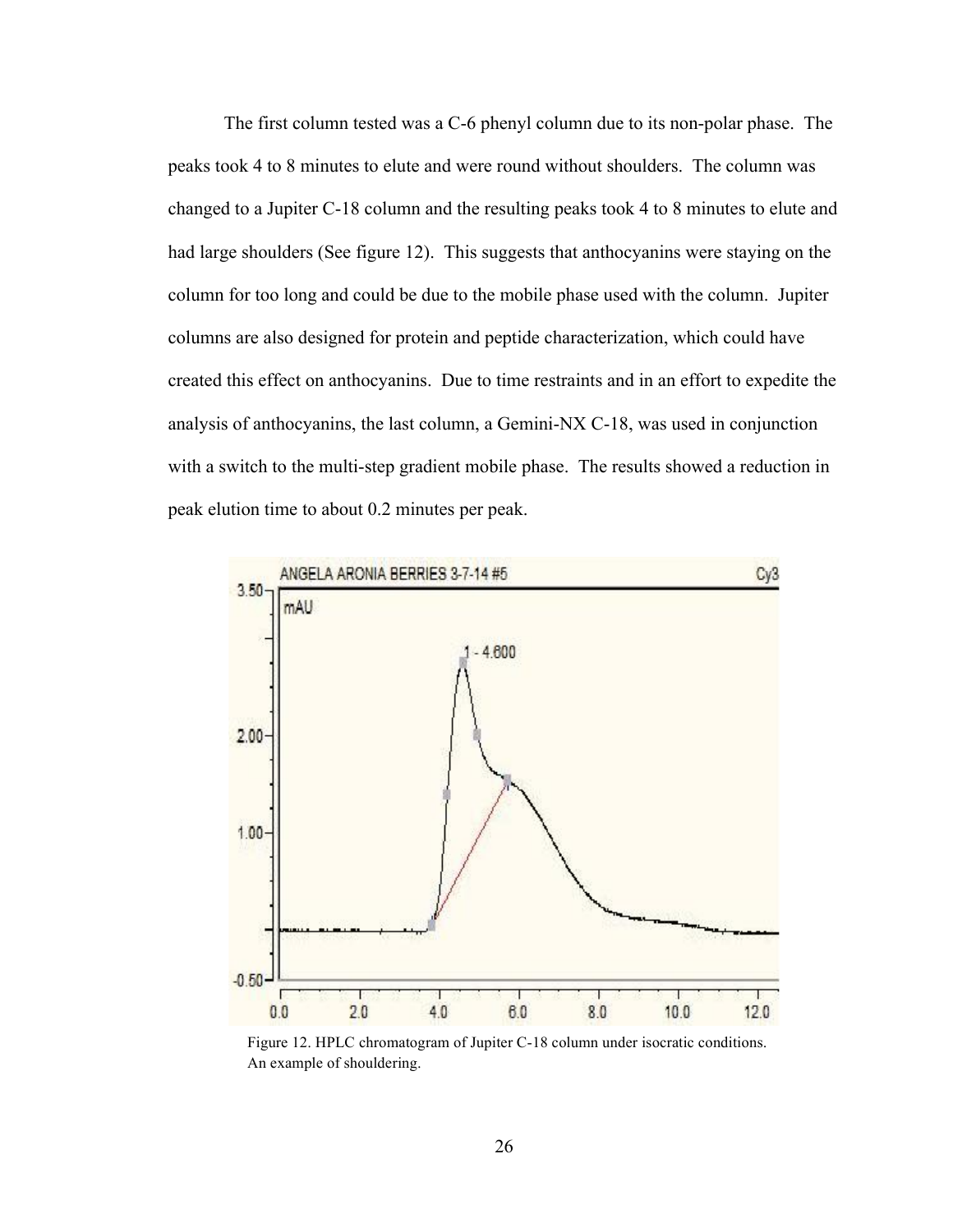#### **Discussion**

#### **HPLC and Colorimetric Assays**

HPLC and total monomeric anthocyanin assays both use similar principles for detection but have differences in analysis time, compound specificity and detection sensitivity. There are two main factors in the analysis time between the two techniques. One is sample preparation and the other is sample analysis. Sample preparation for HPLC is a straight forward procedure that requires the extraction of anthocyanins from Aronia berries. This is done by adding acidified methanol to the berries, homogenizing them, and then centrifuging to remove particulate matter from the sample. To ensure high extraction yield of anthocyanins, the berry solids should be extracted three times with acidified methanol. The sample then can be used for analysis on HPLC, usually without dilution because of the small injection volumes used. The total monomeric anthocyanin assay requires the same extraction procedure and uses the same extract as the HPLC samples, but requires setting up a microplate to add buffer. The assay uses two microplate columns per sample for the pH 1.0 and pH 4.5 buffers, plus additional rows for duplicates. Setting up the microplate takes time to dispense the buffers to all of the wells for each sample. The total monomeric anthocyanin assay requires a much longer preparation time than HPLC sample preparation.

The analysis time difference between HPLC and total monomeric anthocyanin assay is also considerable. HPLC analyzes a single sample at a time and for our research we had a total run time of 30 minutes for each sample. The total monomeric anthocyanin assay takes about one minute to read a microplate. There is a considerable difference in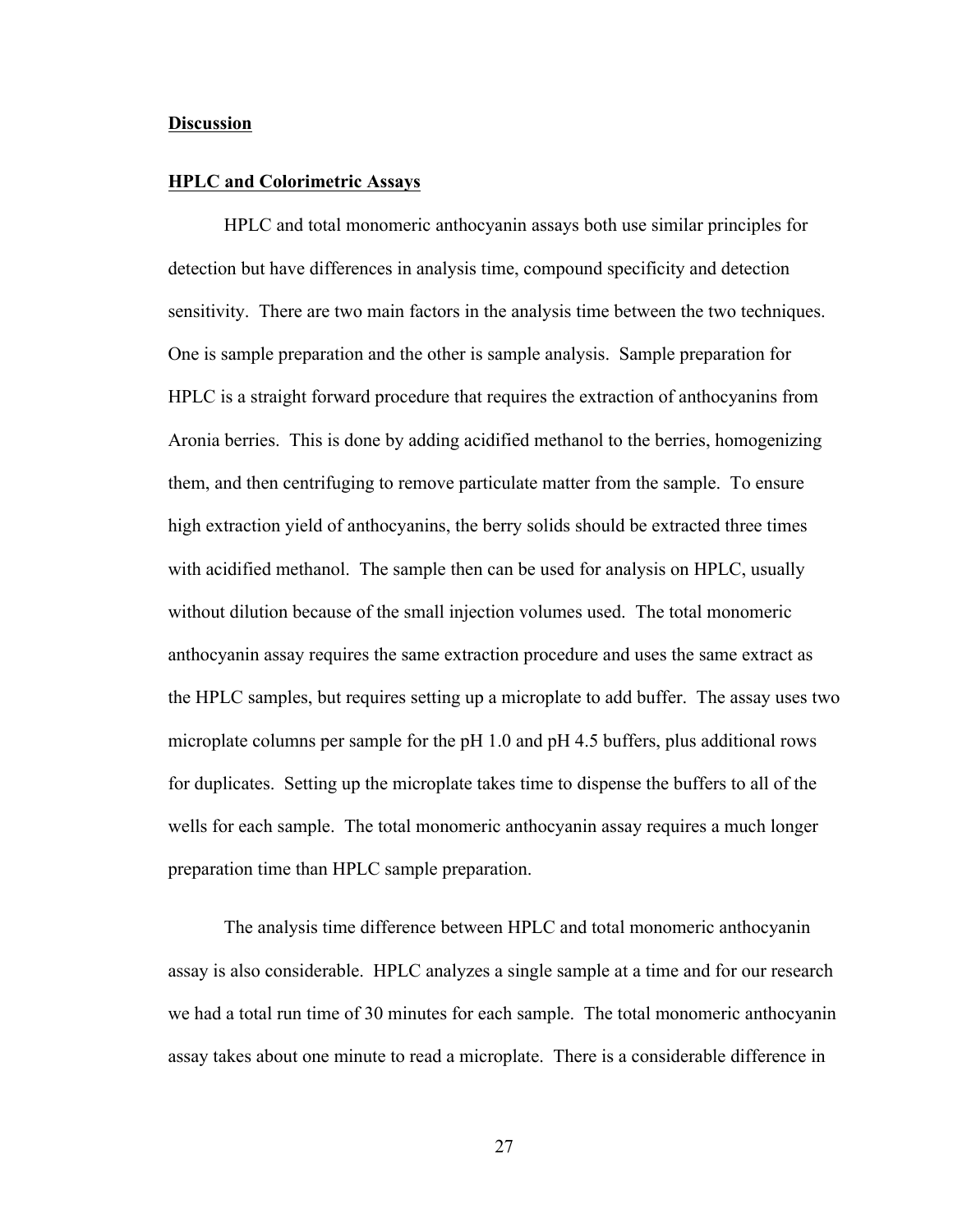analysis time between analyzing samples using a microplate reader when compared to analyzing a single set of samples on HPLC.

There have been reported differences in detection sensitivity between HPLC and total monomeric anthocyanin assays. Lee et al. found that samples analyzed on HPLC gave values higher than total monomeric anthocyanin assays, with elderberry samples showing a difference of 2.0 to 2.3 times greater concentration in HPLC. The values between HPLC and total monomeric anthocyanin assay analysis in the study were highly correlated suggesting that they all had similar differences in concentration ratios [15]. Our research found similar differences between HPLC and total monomeric anthocyanin assay concentrations of anthocyanins. Figure 6 demonstrates this difference with samples of Viking Aronia berries. The total monomeric anthocyanin content as expressed in cyanidin-3-glucoside equivalents for HPLC was 6.85 mg anthocyanin per gram of berries and  $3.27 \text{ mg/g}$  for total monomeric anthocyanin assays. This is a 2.1-fold increase in anthocyanin concentration when using HPLC, similar to the values in Lee et al.'s study. These data suggest that total anthocyanin values are dependent on the method used to analyze them. This data would need to repeated several times to verify the results in figure 6, though, because it was only from one sample comparison due to time restraints.

A major difference between the analyses is that HPLC analyzes individual anthocyanins in a sample, whereas a total monomeric anthocyanin assay analyzes the total anthocyanin content in a sample. The detection of single compounds is unique to HPLC. A total monomeric anthocyanin assay measures all of the anthocyanins in a sample at a single wavelength and cannot differentiate them. HPLC sends samples through a liquid mobile phase where they are separated by polarity and travel through the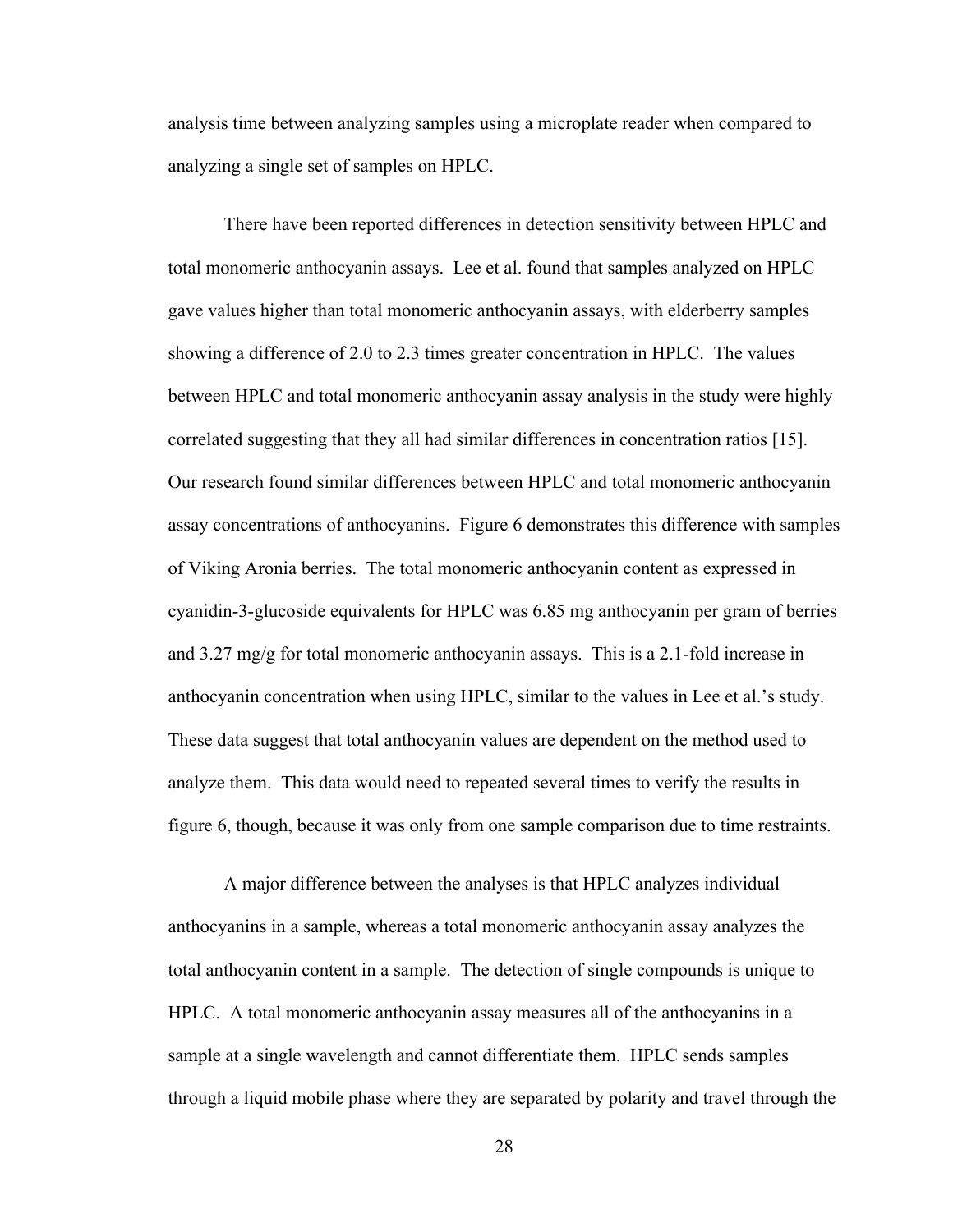column at different times, allowing for identification of individual anthocyanins by their retention time. Therefore, HPLC is better suited for finding and separating compounds in a sample so single anthocyanins can be analyzed as well as total anthocyanins. HPLC is able to obtain more detailed analyses of compounds than a total monomeric anthocyanin assay.

#### **Extraction Optimization**

This research sought to optimize the extraction of anthocyanins from Aronia berries. An extraction is a separation process that removes compounds of interest from a material matrix. Most commonly, solvent extractions are used to extract a multitude of compounds from fruits, including anthocyanins. This process is accomplished by first grinding up the fruit to disrupt the cellular compartments where the anthocyanins are stored [9]. Then, due to the polar nature of anthocyanins, a polar solvent is used to extract the anthocyanins into the liquid phase where they can be analyzed through various techniques [9]. Often further purification is required because many other polar compounds are extracted along with anthocyanins and there can be particulate matter in the solvent [9]. Centrifugation can be utilized to remove particulate matter and further extraction with techniques such as solid phase extraction can be used to remove other polar substances.

Common solvents for anthocyanins include methanol, ethanol or acetone [9]. These, especially methanol and ethanol, are usually acidified to increase anthocyanin stability in solution and prevent degradation [9]. Acids that are commonly used in extractions include: acetic, citric, formic, tartaric and hydrochloric [26]. The solvents are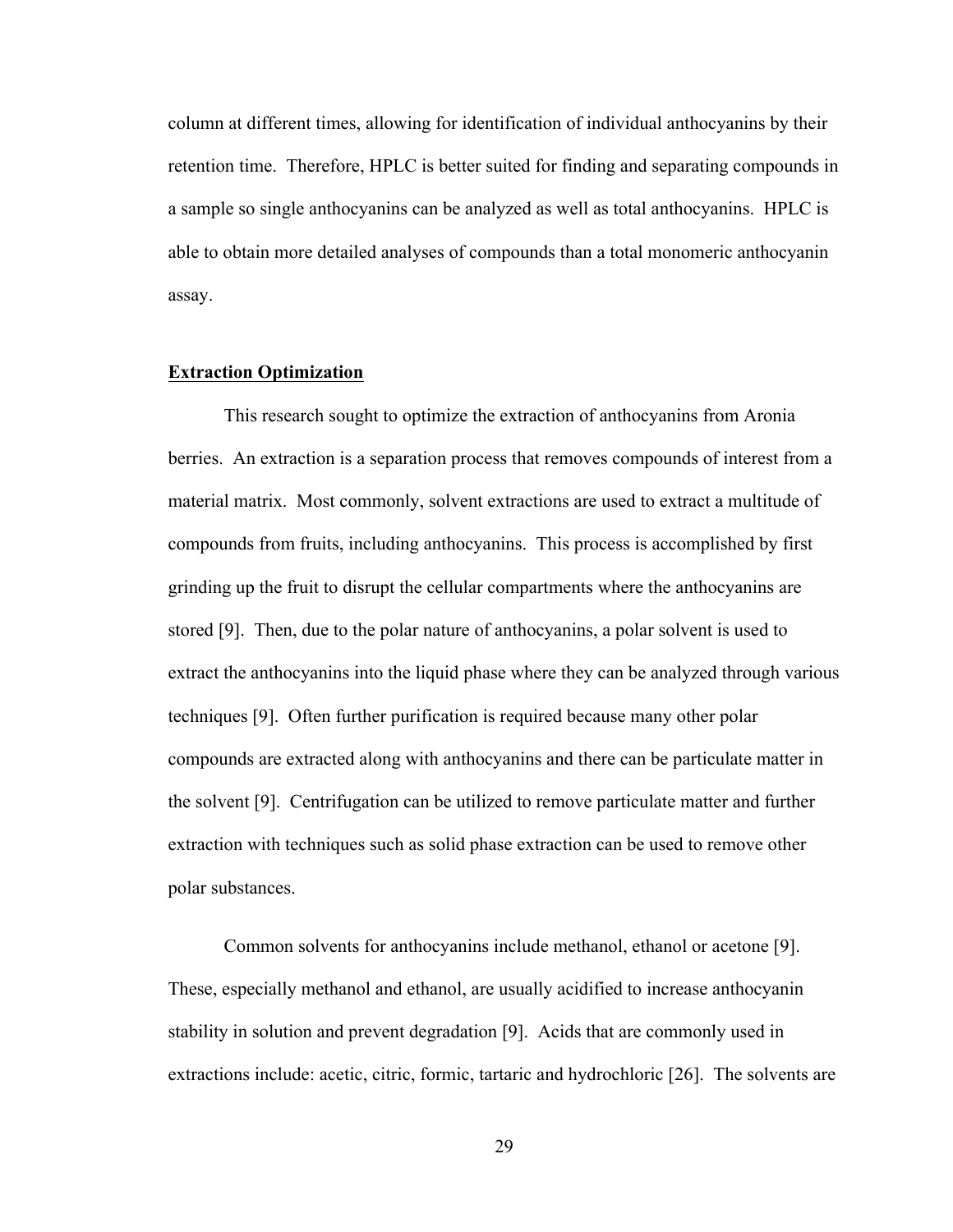usually kept weakly acidic because hydrolysis of acylated and glycosidic anthocyanins can occur in strongly acidic conditions, therefore, degrading them [9]. Some studies have looked into the use of sulphur compounds as extractants. Cacae et al. used 80% ethanol with  $SO<sub>2</sub>$  and found that variations in sulphur concentration, temperature and solvent to solid ratio affected yields. Maximum yields were obtained at  $SO<sub>2</sub>$  concentrations between 1000-1200 ppm and 19 L of solvent per kg berry [27]. Increasing the temperature of the extraction increased the extraction speed, but temperatures above 35°C will degrade anthocyanins in the sample [27].

Many studies have found acidified methanol to yield the highest amount of anthocyanins, therefore, being the best solvent for anthocyanin extractions and the most commonly used [9]. Metivier et al. found that anthocyanin extraction from grape pomace was most effective with acidified methanol. It was 20% more effective than with ethanol and 73% more effective than water alone [28]. Awika et al. found that acidified (0.1% HCl) methanol was twice as efficient as 70% aqueous acetone at extracting anthocyanins from black sorghum [29]. The aqueous acetone extract was also found to make structural modifications in anthocyanins by oxidative addition which made them unable to be identified via HPLC [29].

This research examined the effects of different solvents and a 10 minute sonication step on the extraction yield. From reviewing the literature, acidified  $(0.1\%$ Citric Acid) methanol and ethanol were chosen as solvents due to their high extraction efficiencies. The solvents were compared by examining their total yields as expressed in peak areas from HPLC chromatograms. The procedure was repeated with an added sonication step and results were compared between the trials.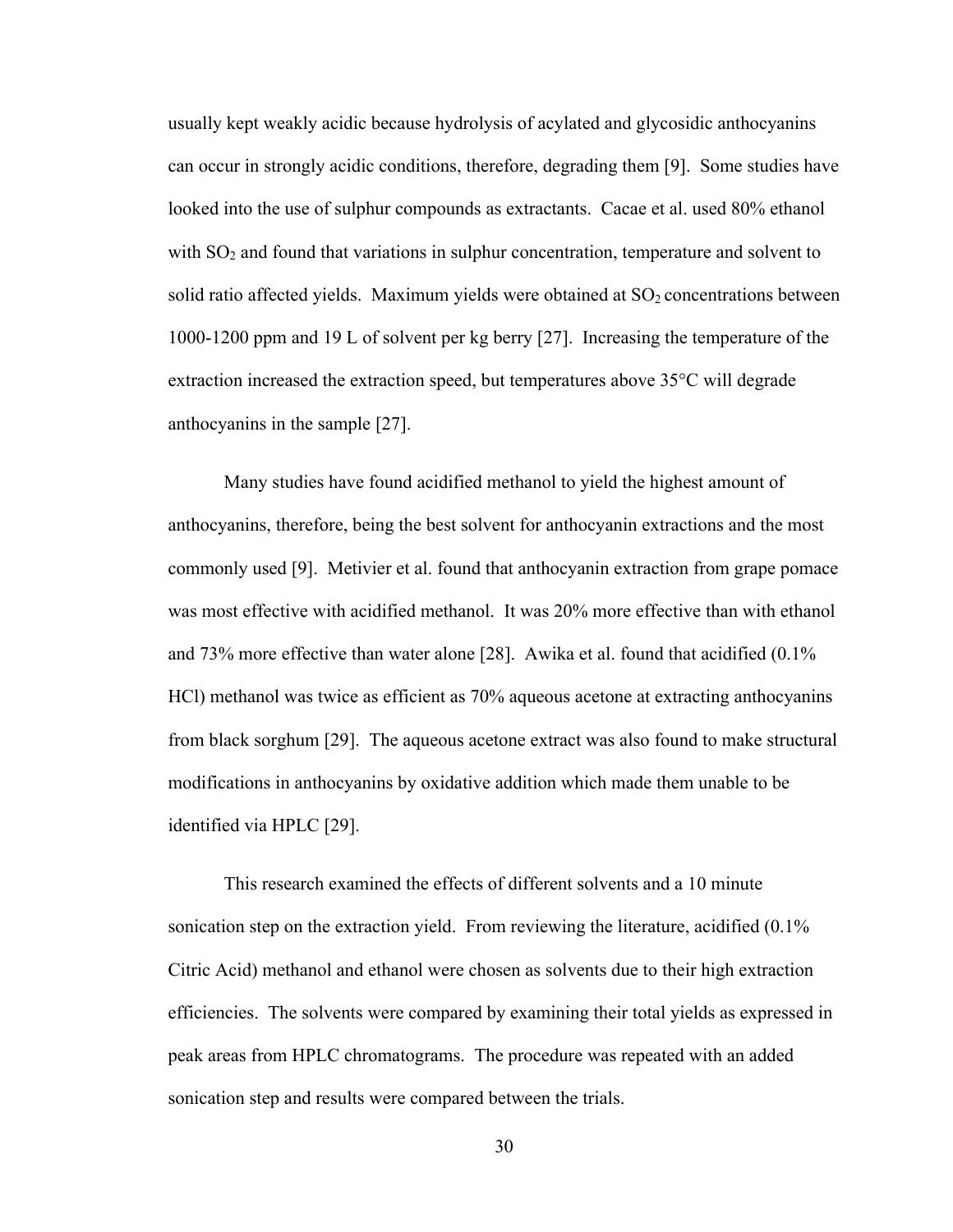#### **HPLC Optimization**

This research sought to optimize HPLC conditions for short analysis times and clear peak resolution. We used three different columns: a Gemini C6 Phenyl, 250 x 4.6mm, 5 µm; a Phenomenex C-18 Jupiter, 250 x 4.6mm, 5µm; and a Gemini NX C18 110A, 250 x 4.6mm, 5 µm. The columns all had non-polar stationary phases. Multiple solvents were used, including: 0.01% formic acid, methanol, acetonitrile and 0.1% trifluoroacetic acid (TFA). These were used in varying concentrations and differences between isocratic and gradient conditions were explored.

The type of mobile used in HPLC is important for the type of separation to be accomplished. In the case of anthocyanins, they are polar molecules and a polar mobile phase is used to elute them. This type of chromatography is called reverse-phase and uses a polar mobile phase and a non-polar column. Commonly, a water mobile phase and a less polar organic mobile phase such as acetonitrile or methanol are used [17]. This technique is useful for fast elutions of polar compounds such as anthocyanins, because the more polar a molecule is, the faster it will elute from the system [17]. Also, the less polar a mobile phase is, the faster polar molecules will elute [17]. The use of a multi-step gradient can be used to introduce less polar organic mobile phase to the water mobile phase and elute compounds faster and with higher resolution. As the organic mobile phase is introduced, it increases the solvent strength and improves elution of compounds that are retained on the column [17]. This gives a considerable advantage over isocratic conditions, where compounds that are not very miscible in the mobile phase can be retained by the column and cause peak broadening. The multi-step gradient will give better resolution and elution times over an isocratic condition.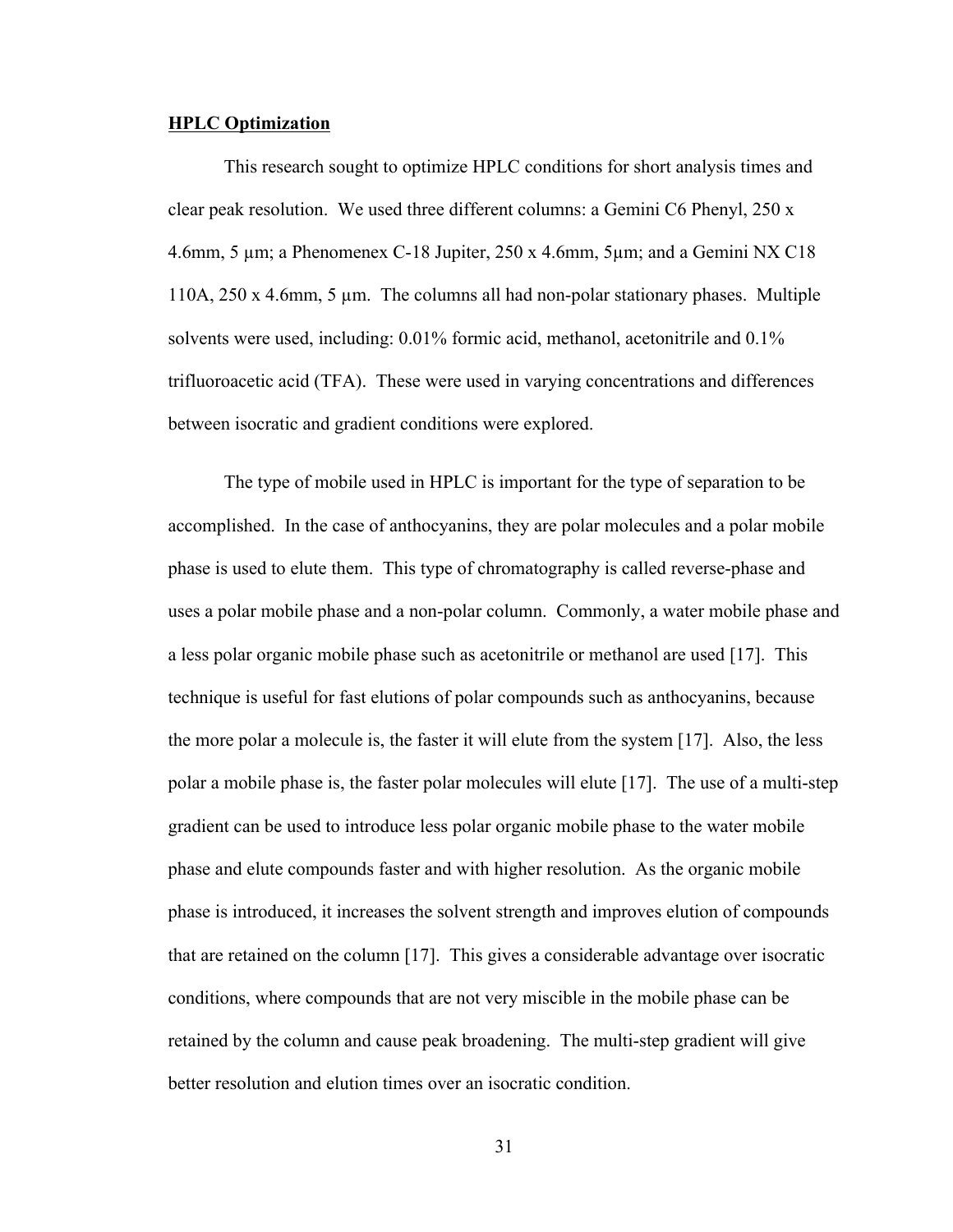The type of column used in HPLC is an important consideration when analyzing anthocyanins. Due to their polar nature, anthocyanins should be used with a non-polar column to reduce retention time on the column. These columns work on the principle of hydrophobicity, where hydrophobic interactions between the non-polar stationary phase and non-polar segments of compounds of interest occur [17]. This effect causes hydrophobic compounds to be more attracted to the column as more water is added, creating a hydrophilic mobile phase [17]. The more hydrophobic a mobile phase becomes (i.e. by adding more organic mobile phase) the less attracted hydrophobic compounds are to the column, therefore decreasing retention time. It is important to choose a non-polar, hydrophobic column, such as a C-18 column, when analyzing anthocyanins due to their polar nature.

This research found that using a Gemini-NX C-18 column in combination with the eluents 0.1% TFA and acetonitrile worked best for HPLC analysis of anthocyanins. The eluents were used in a multi-step gradient and had significantly better resolution over isocratic conditions. For analysis of anthocyanins on HPLC it is recommended to use a highly hydrophobic column like the C-18 column, along with a water based mobile phase and an organic based eluent in a multi-step gradient that introduces more organic mobile phase over time. This allows for faster retention times and quicker analyses with good resolution. Further experimentation is needed to resolve shouldered peaks that were found in this research. Possible solutions could be to change the flow rate, change the column chemistry, or change the eluent compositions. Changing the flow rate would decrease the retention time of every compound and could change the difference in retention time between the peaks enough to become two separate peaks. Changing the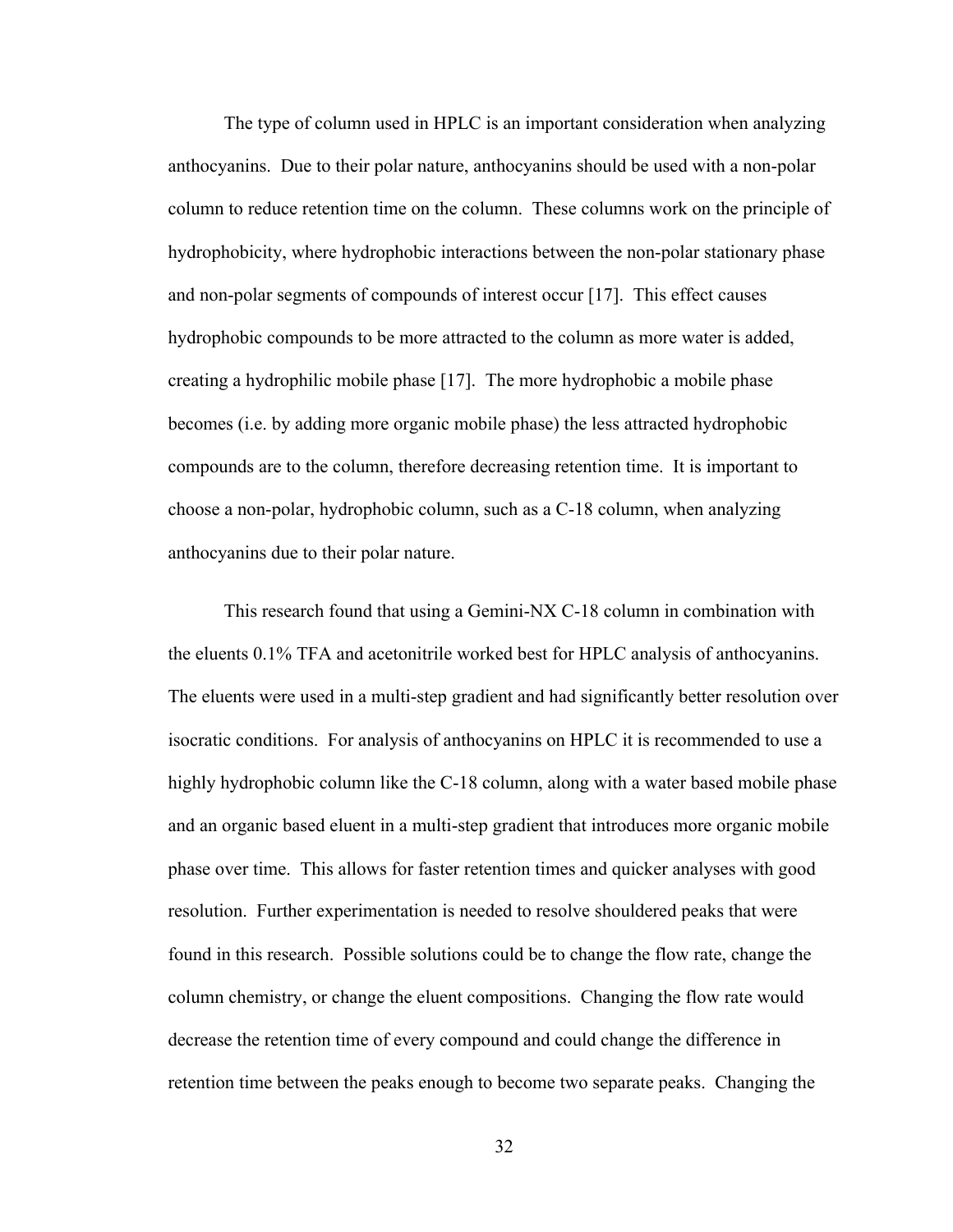column chemistry would change the interactions with each compound and could change retention times between compounds. Changing the eluent composition would change retention time by changing the polar interactions of each compound. The less polar the eluent is, the faster polar compounds like anthocyanins will elute.

### **Conclusions**

This research has found that total anthocyanin concentrations vary between method of analysis (HPLC or total monomeric anthocyanin assay) used, with HPLC showing the highest values of total anthocyanin content. The data show that HPLC reported a 2-fold increase in total anthocyanin content over total monomeric anthocyanin assays. HPLC is most useful when identifying and quantifying individual anthocyanins in samples. Samples can also be stored reliably for weeks at a time without much degradation. The total monomeric anthocyanin assay is a simpler and cost efficient method for analyzing total anthocyanin content. It can analyze large sample sizes rapidly and a microplate reader or spectrophotometer is less costly than an HPLC system. Therefore, it is recommended to use HPLC when looking to identify and quantify individual anthocyanins. When large numbers of samples need to be analyzed, or there is not access to an HPLC system, a total monomeric anthocyanin assay is a good alternative method of analysis.

Acidified methanol was found to be a superior solvent over acidified ethanol in the extraction of Aronia berries because of its higher yield. The extraction was also more effective with an added sonication for 10 minutes after homogenizing the berries. As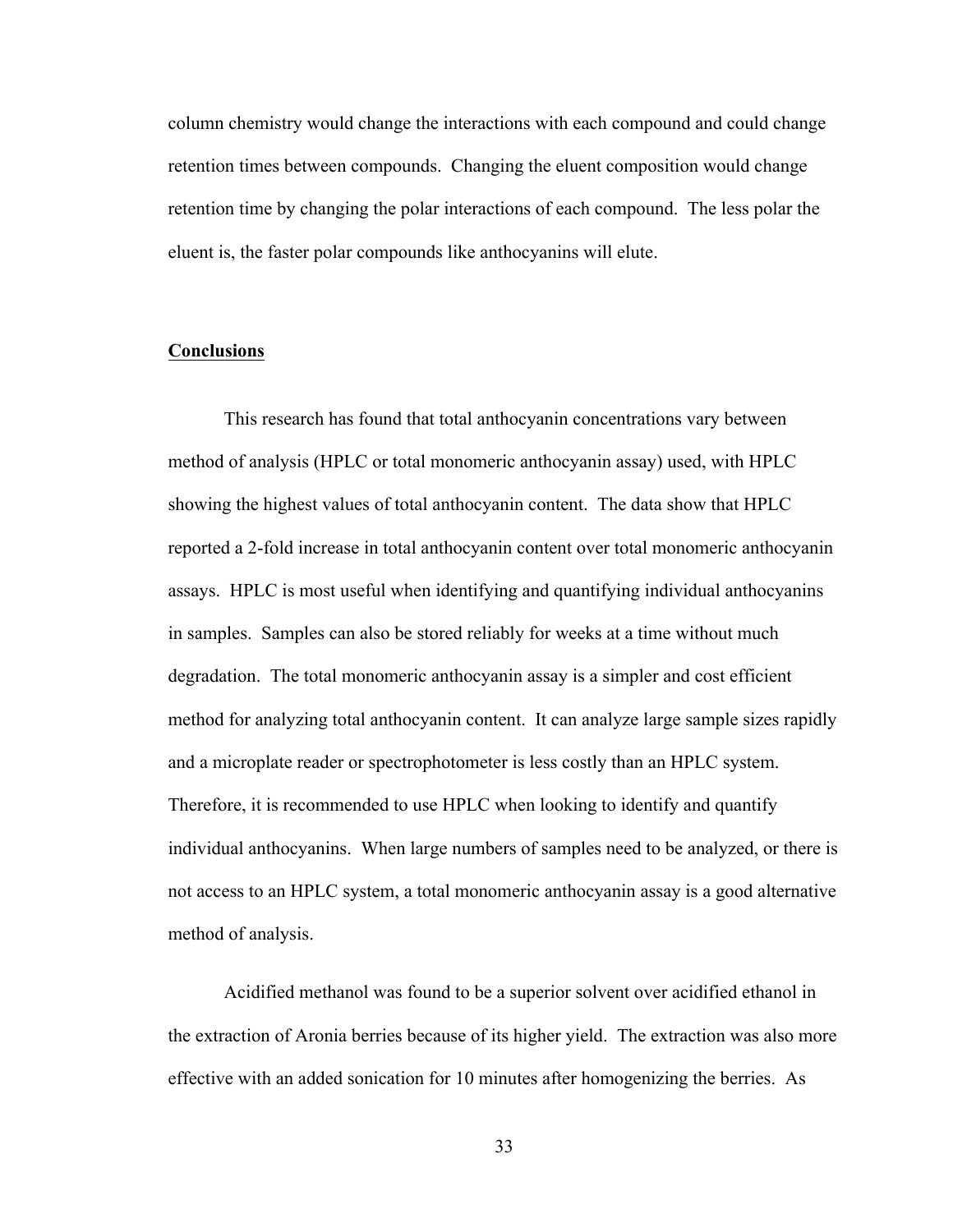only two solvents were tested, this brings up the question of what other solvents could be more effective than acidified methanol. Some possible solvents that could be looked into in the future are acetonitrile, acetone or water due to their polar properties. These would all have to be acidified in order to keep the anthocyanins within the solution stable. Acetone has been found to cause structural changes in anthocyanins via oxidative addition and should, therefore, be used with caution [9]. Other methods for extraction could be looked into further, such as freeze drying of the berries, which could help in keeping anthocyanins from degrading while being stored, allowing for a greater extraction yield. Letting the homogenized solution stand for greater periods of time (an hour or greater) would allow for greater extraction yields of anthocyanins, also. The pH of the solution is important in the extraction and stability of anthocyanins in solution. Keeping pH lower than 3 is necessary to prevent the formation of the colorless hemiketal form of anthocyanins. The solid to solvent ratio is also an important consideration in the extraction as too much solvent will lead to more dilute anthocyanin concentrations in the final extract.

This research focused on protocol development and therefore had limitations when it comes to statistical analysis. There was a limited amount of berries to work with and there could only be so many extractions done for each cultivar. This limited the number of extractions and the types of solvents that could be used. Time was also of concern for this research. It took a few weeks to train with the HPLC equipment and software. This left a short amount of time to dedicate towards research, data analysis and writing. If there was more time and more berries, this research could have looked into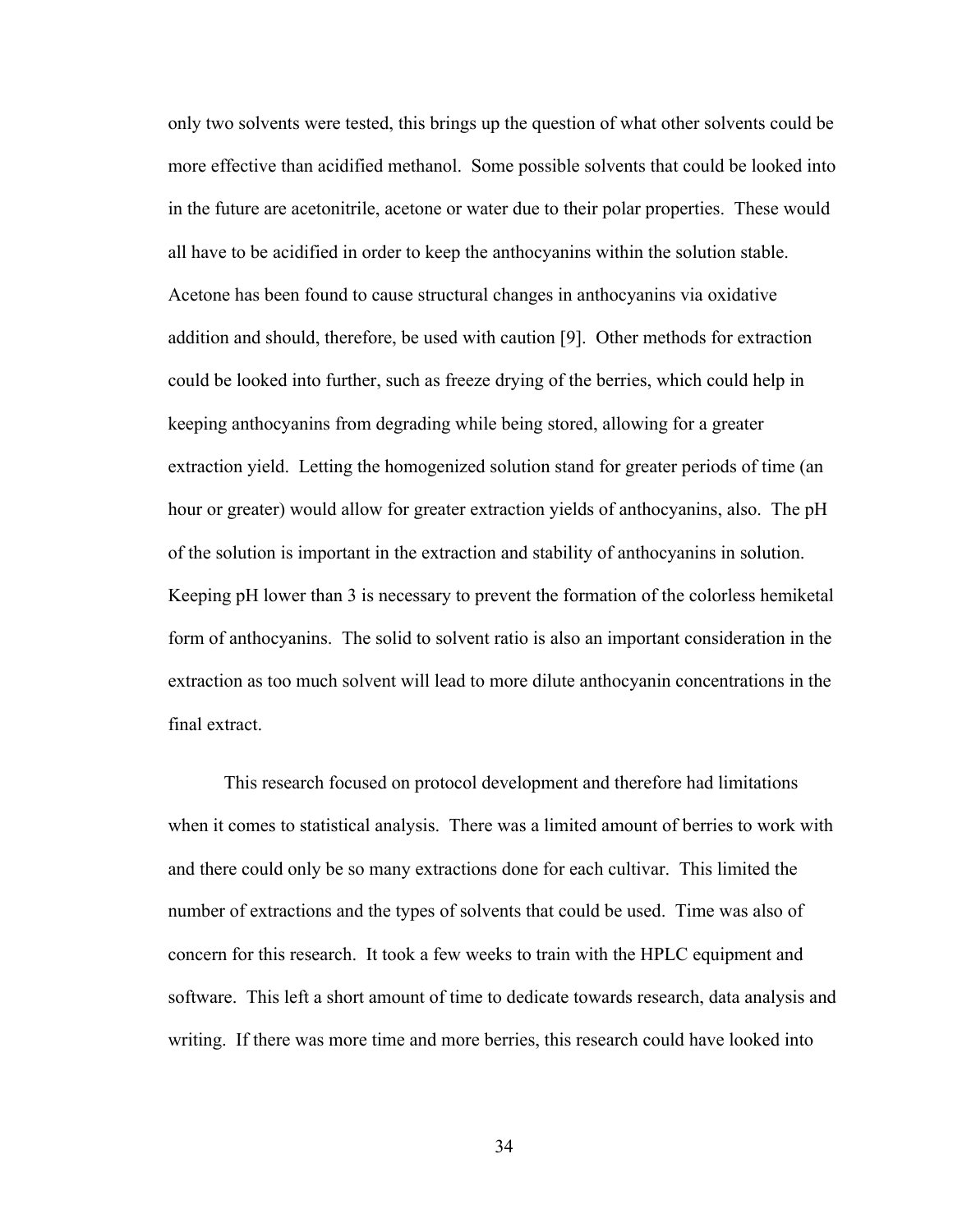other extraction techniques and HPLC set ups. Hopefully, this will be explored in further research and this research will be the starting point for further optimization.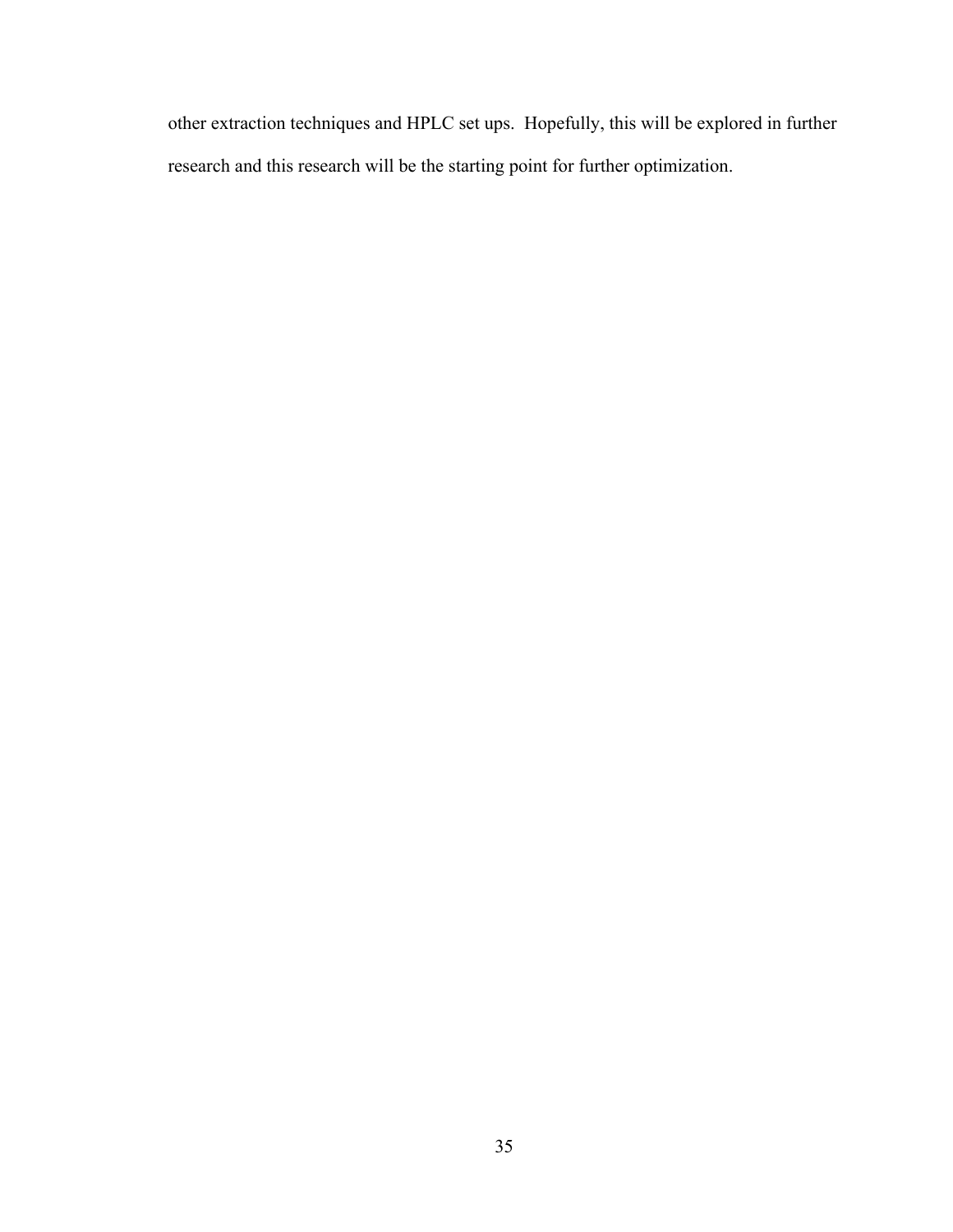#### **Bibliography**

- 1. Lee, J, Durst, R , & Wrolstad R (2005). Determination ofTotal Monomeric Anthocyanin Pigment Content of Fruit Juices, Beverages, Natural Colorants, and Wines by the pH Differential Method: Collaborative Study. *Journal of AOAC International*, 88(5), 1269-1278.
- 2. Hellstrom, J, Shikov, A, Makarova, M, Pihlanto, A, Pozharitskaya, O, Ryhanen, EL, Kivijarvi, P, Makarov, V, & Mattila, P (2010). Blood pressure-lowering properties of chokeberry. *Journal of Functional Foods*, 2, 163-169.
- 3. Brand, M (2010). Aronia: Native Shrubs With Untapped Potential. Arnoldia, 67(3), 14- 25.
- 4. Jakobek, L, Drenjancevic, M, Jukic, V, & Seruga, M (2012). Phenolic acids, flavonols, anthocyanins and antiradical activity of "Nero", "Viking", "Galicianka" and wild chokeberries. *Scientia Horticulturae,*147, 56-63.
- 5. Sharif, T, Stambouli, M, Burrus, B, Emhemmed, F, Dandache, I, Auger, C, Etienne-Selloum, N, Schini-Kerth, V, & Fuhrmann, G (2013). The polyphenolic-rich Aronia melanocarpa juice kills teratocarcinomal cancer stem-like cells, but not their differentiated counterparts*. Journal of Functional Foods*, 5, 1244-1252.
- 6. Kim, B, Park, Y, Wegner, C, Bolling, B, & Lee, J (2013). Polyphenol-rich black chokeberry (Aronia melanocarpa) extract regulates the expression of genes critical for intestinal cholesterol flux in Caco-2 cells. *Journal of Nutritional Biochemistry*, 24, 1564-1570.
- 7. Park, S, Kim, JI, Lee, I, Lee, S, Hwang, MW, Bae, JY, Heo, J, Kim, D, Han, SZ, & Park, MS (2013). Aronia melanocarpa and its components demonstrate antiviral activity against influenze viruses. *Biochemical and Biophysical Research Communications*, 44, 14-19.
- 8. Secher, D (2005). Fruit with Potential for Wisconsin Farms. *UW-Madison Center for Integrated Agricultural Systems,* 1-2.
- 9. Castaneda-Ovando, A, Pacheo-Hernandez, ML, Paez-Hernandez, E, Rodriguez, J, & Galan-Vidal, C (2009). Chemical Studies of Anthocyanins: A Review. *Food Chemistry*, 113, 859-871.
- 10. Sullivan, Jack (1998, September). Anthocyanins. Retrieved from http://www.carnivorousplants.org/cpn/samples/Science273anthocyanin.htm
- 11. Kong, JM, Chia, LS, Goh, NK, Chia, TF, & Brouillard, R (2003). Analysis and biological activities of anthocyanins. *Phytochemistry*, 64, 923-933.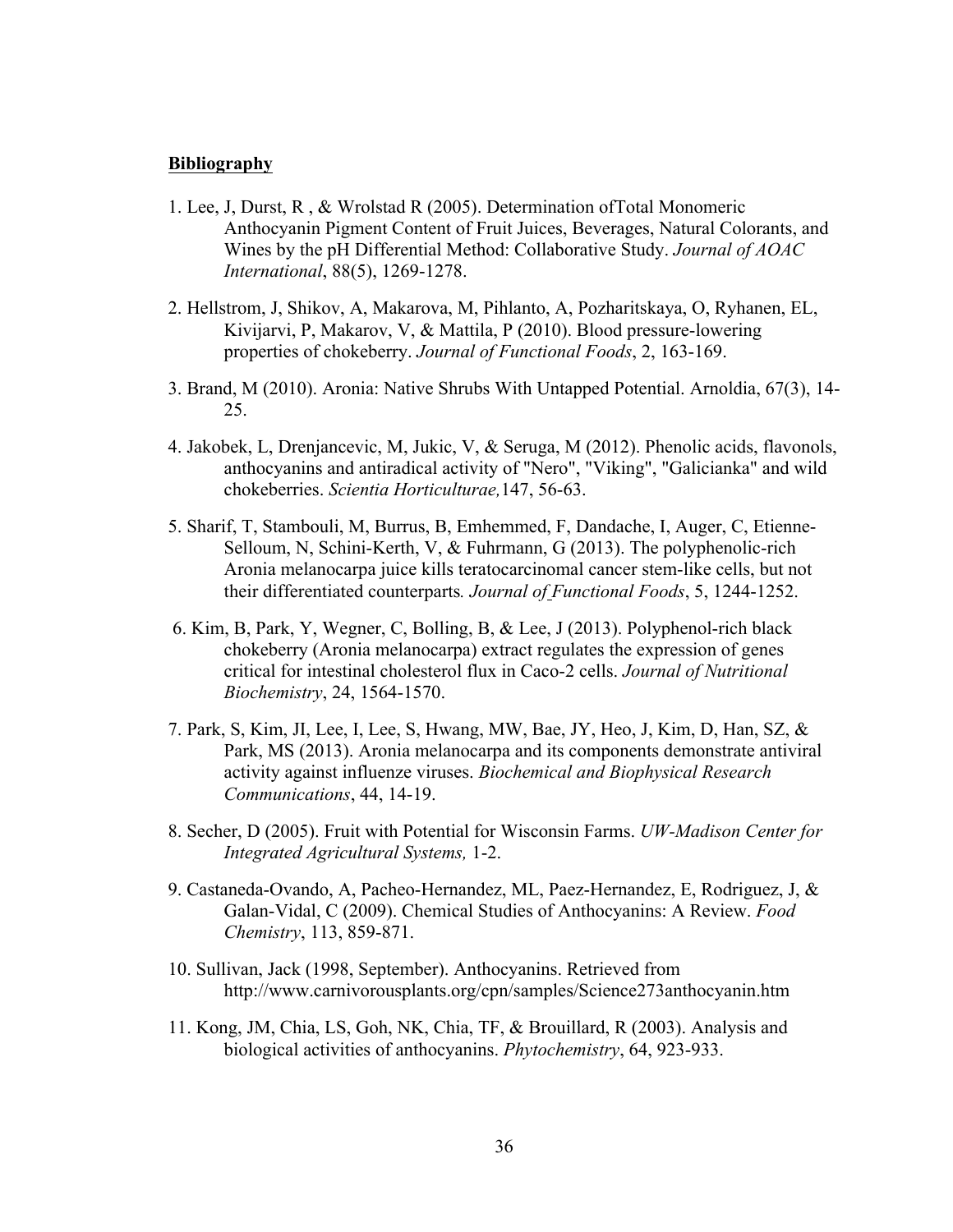- 12. Petrussa, E, Braidot, E, Zancani, M, Peresson, C, Bertolini, A, Patui, S, & Vianello, A (2013). Plant Flavonoids—Biosynthesis, Transport and Involvement in Stress Responses. *International Journal of Molecular Science*, 14(7), 14950-14973.
- 13. Hellstrom, J, Mattila, P, & Karjalainen, R (2013). Stability of anthocyanins in berry juices stored at different temperatures. *Journal of Food Composition and Analysis*, 31, 12-19.
- 14. Roohba, J, Saravanakumar, M, Aravindhan, K, & Devi, P (2011). The effect of light, temperature, pH on stability of anthocyanin pigments in Musa acuminata bract. *Research in Plant Biology,* 1(5), 5-12.
- 15. Lee, JE, Kim, GS, Park, S, Kim, YH, Kim, MB, Lee, WS, Jeong, SW, Lee, SJ, Jin JS, & Shin, SC (2014). Determination of chokeberry (Aronia melanocarpa) polyphenol components using liquid chromatography-tandem mass spectrometry: Overall contribution to antioxidant activity. *Food Chemistry*, 146, 1-5.
- 16. Caprette, DR (1995, August 18). *Setting Up a Colorimetric Assay.* Retrieved from http://www.ruf.rice.edu/~bioslabs/methods/protein/protcurve.html
- 17. Agilent Technologies (2011, September). *HPLC Basics*. Agilent Technologies, Inc. Retrieved from http://polymer.ustc.edu.cn/xwxx\_20/xw/201109/P020110906263097048536.pdf
- 18. Tissue, BM (2000). *Liquid Chromatography.* Retrieved from http://www.files.chem.vt.edu/chem-ed/sep/lc/lc.html
- 19. Tissue, BM (2000). *Liquid Chromatography Columns*. Retrieved from http://www.files.chem.vt.edu/chem-ed/sep/lc/lc-col.html
- 20. Hitachi High-Technologies Corporation (2001). Principle *and Feature of Various Detection Methods.* HPLC Basics Course, 1.
- 21. Shabir, G (2010, July). *HPLC Method Development and Validation for Pharmaceutical Analysis.* Retrieved from http://www.pharmtech.com/pharmtech/Analytical/HPLC-Method-Developmentand-Validation-for-Pharmac/ArticleLong/Article/detail/89002
- 22. CHROMAcademy (2012, March). *HPLC Troubleshooting Essential Guide.* Retrieved from http://www.chromacademy.com/essential-guide/march\_2012/fig-13.jpg
- 23. Analtech, Inc (2013, April 5). *Comparing HPLC Columns.* Retrieved from http://www.ichromatography.com/comparing-hplc-columns.html
- 24. Mehta, Akul (2011, December 13). *Ultraviolet-Visible (UV-Vis) Spectroscopy – Principle.* Retrieved from http://pharmaxchange.info/press/2011/12/ultravioletvisible-uv-vis-spectroscopy-principle/
- 25. Nelson, D & Cox, M (2008). *Principles of Biochemistry.* New York: W.H. Freeman and Company.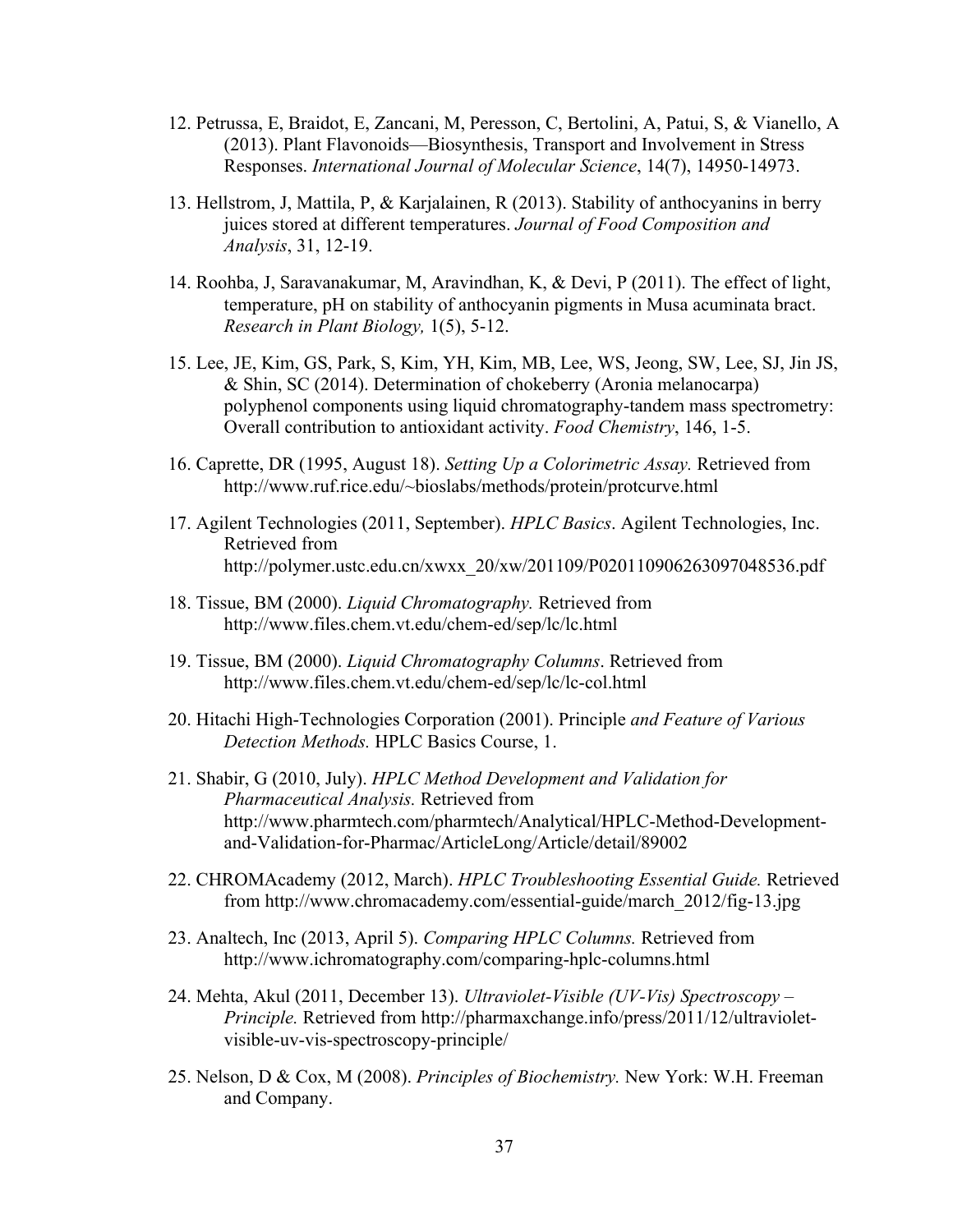- 26. Xavier, M, Lopes, T, Quadri, M & Quadri, M (2008). Extraction of red cabbage anthocyanins: optimization of the operation conditions of the column process. *Brazilian Archives of Biology and Technology,* 51(1), 476.
- 27. Cacae, J & Mazza, G (2002). Extraction of anthocyanins and other phenolics from black currants with sulfured water*. Journal of Agricultural and Food Chemistry*, 50(21), 5939-5946.
- 28. Metivier, R, Francis, F & Clydesdale, F (2006). Solvent extraction of anthocyanins from wine pomace. *Journal of Food Science*, 45(4), 1099-1100.
- 29. Awika, JM, Rooney, LW & Waniska, RD (2005). Anthocyanins from black sorghum and their antioxidant properties. *Food Chemistry*, 90, 293-301.